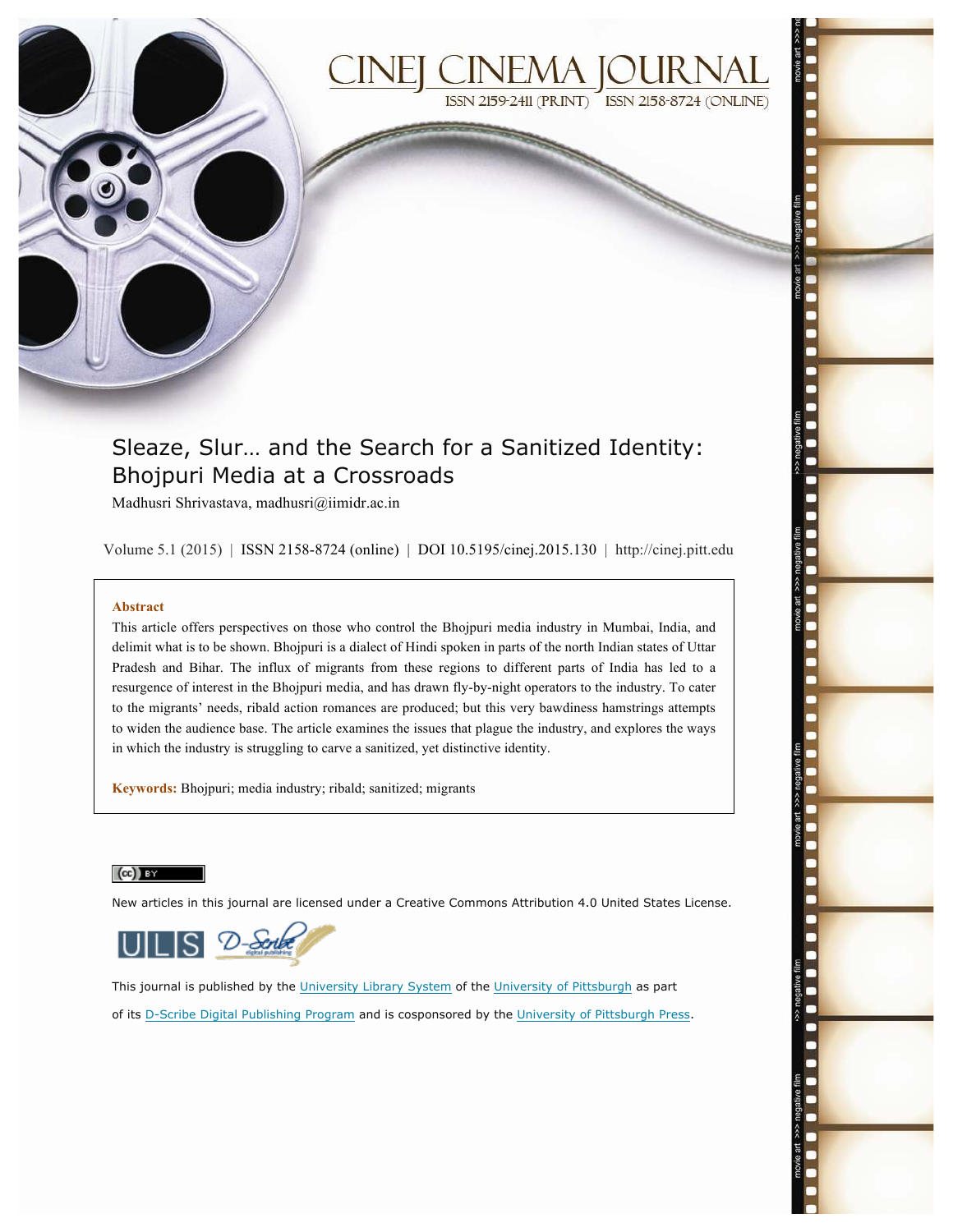# Sleaze, Slur… and the Search for a Sanitized Identity: Bhojpuri Media at a Crossroads Madhusri Shrivastava

This article seeks to explore the perspective of those who control the Bhojpuri culture industry, and delimit what is to be shown. It is part of a comprehensive research on the manner in which Bhojpuri media help north Indian migrants in Mumbai remain anchored to their traditions and values. Bhojpuri is a dialect of Hindi spoken in the north Indian states of Uttar Pradesh (UP) and Bihar. In the wake of the influx of migrants from these regions to different parts of India, there has been a phenomenal growth of interest in the Bhojpuri media, a fact that has drawn flyby-night operators to the industry. To cater to the needs of migrant labor, the industry produces action-romances replete with suggestive song and dance numbers.

The paper examines current trends in the Bhojpuri media industry and the pulls and pressures of market forces. It also seeks to understand the issues that plague the industry, and agenda setting, if any, by the producers. The research participants include journalists, successful film directors, the publisher of a film trade magazine, two thespians of Bhojpuri cinema, the producer of a local Bhojpuri cable TV channel in the north western suburbs of Mumbai, bit actors and singers.

The research is premised on the belief that human beings 'construct' meanings in the course of their engagement with the world they are interpreting.<sup>1</sup> The basic assumption is that through an inductive process the researcher can arrive at a pattern of meaning that helps interpret the way others view the world. $2$  The methods used include in-depth interviews, group discussions, observation and content analysis. In natural settings, a combination of observation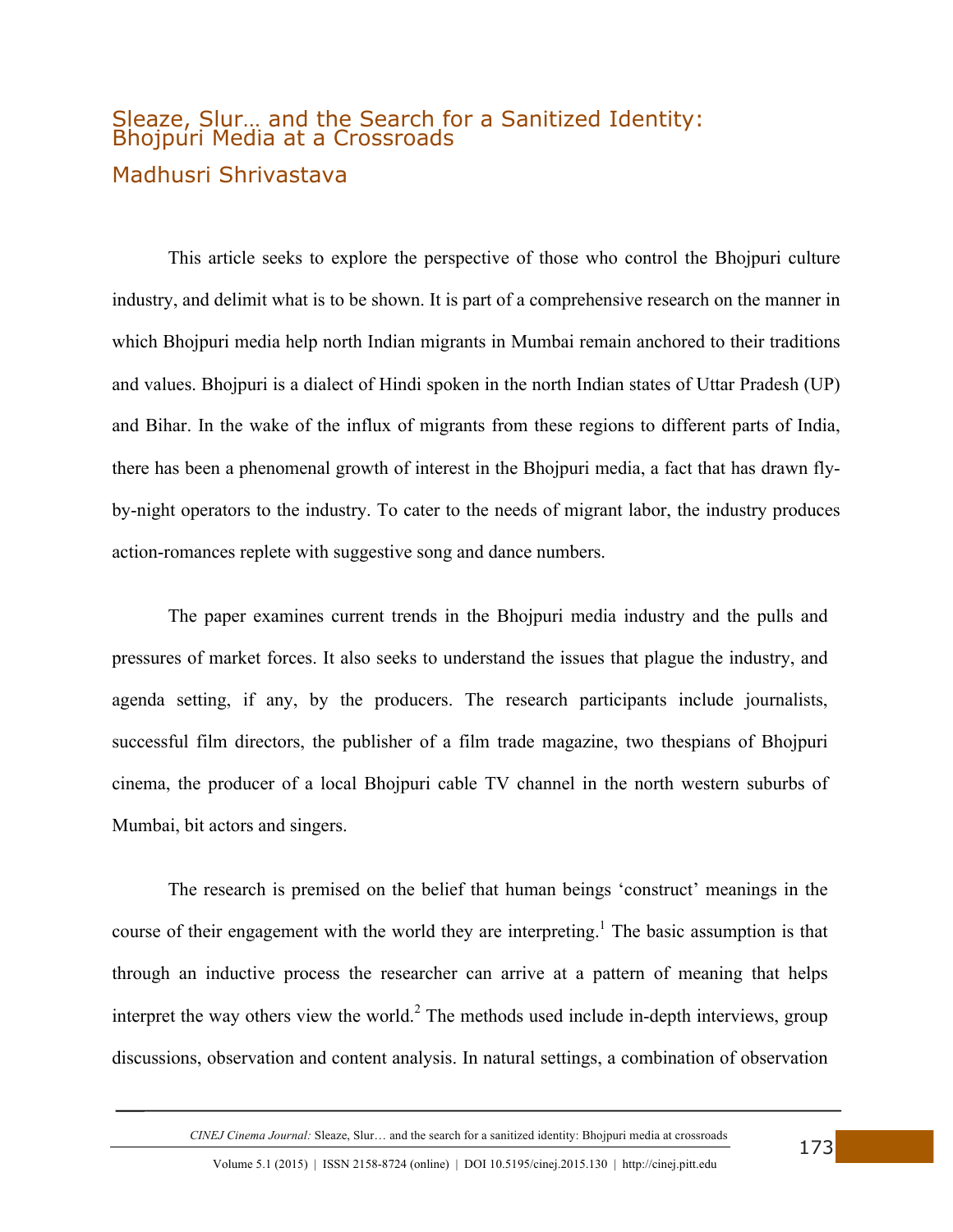and interviews was employed, and thereafter, relationships and patterns were identified not just in the responses of the research participants, but also in cultural artefacts. This was done primarily to ensure a multi-perspectival approach in which insights gained from reception analysis and study of media texts were supplemented by those drawn from the arena of political economy<sup>3</sup>.

The research design selected was exploratory when open-ended questions were asked to elicit responses; a more descriptive design was employed to interpret attitudes and issues related to cultural identity.Participants included people directly or indirectly associated with the media. They were selected on the basis of my familiarity with them; snowball sampling was also used, and respondents were asked to suggest someone else who might be willing and appropriate for the study.The setting was always one in which the interviewee was in familiar surroundings and therefore, very comfortable. The interviews were unstructured so that the participants' perceptions could be understood and documented. At times, I was a nonparticipating observer: this was especially so when I was at the studios where the 'photo shoot' of a forthcoming Bhojpuri film was in progress. On other occasions, while watching a Bhojpuri music video or a television show with my research participants, I was closest to being a participant observer. Thus the degree of my 'participation' varied according to the opportunities afforded by the circumstances. The interviews were conducted in Hindi and were recorded, except in cases where the participants demurred.

The transcripts were read and reread to locate 'meaningful units'. The findings were reported in the form of a narrative that grouped observations under recurrent themes and areas of concern that emerged from the discussions. Inferences and identifiable patterns were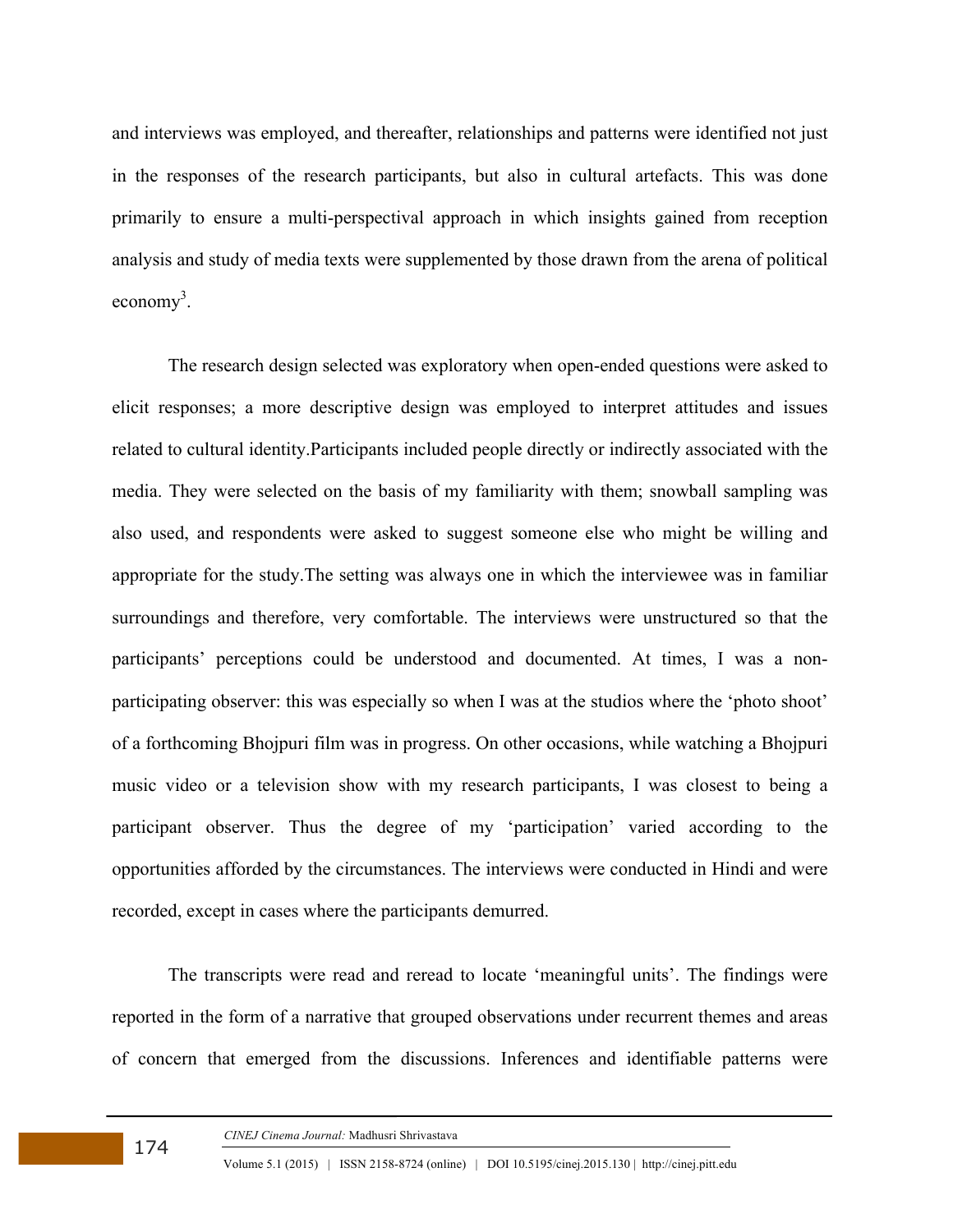reported as 'research based assertions' supported by analyses, relevant quotes from the interviews and interpretative comments, to present a comprehensive picture of the participants' outlook. Contents of the film trade magazine '*Bhojpuri City'* were also analyzed to identify issues and concerns of relevance to media executives and producers of the Bhojpuri entertainment industry. Analysis of the commonalities that emerged in the participants' concerns helped in gaining further insights into their perspectives. The mode selected for expressing my understanding of the participants' views with regard to the Bhojpuri media, was chiefly descriptive. An attempt was made towards providing contextual completeness, i.e., detailed and accurate description of the research site as well as the subjects, to establish the interpretive validity of the inferences.

The search for research participants who could offer insights into the Bhojpuri media industry led me to film sets and green rooms, publishing houses, as well as studios. The most vocal among my research participants were the filmmakers Harry Fernandes and Anand Ghatraj, who offered the insiders' view of an industry drunk on its new found success. Kishan Khaderia, the publisher of a film trade magazine, and Parag Chapekar, a journalist and former anchor of a popular television show in Bhojpuri, provided objective analyses of the problems that beset the industry. My interactions with the celebrated actor Ravi Kishen, and Govind Khatri, villain of several Bhojpuri hits, buttressed the observations of the other respondents. From the collage of disparate voices and diverse views, gradually there emerged an eloquent picture of an industry riven by its inherent contradictions. What follows is my attempt to illumine that troubled terrain.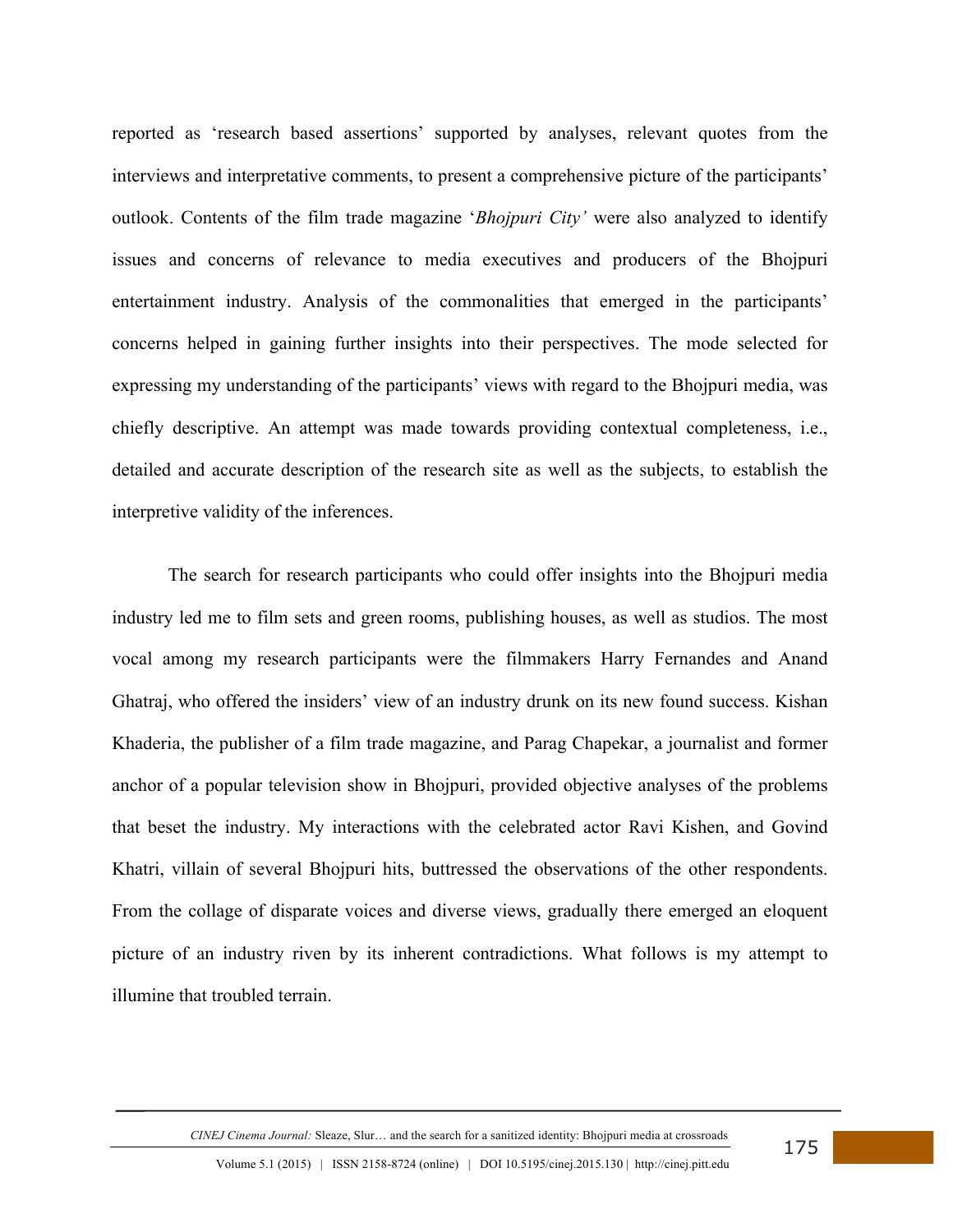# **The Early Years**

The spectacular growth of the Bhojpuri media began in the last 30 years. In the phase extending from the early 1980s up to 2005, chiefly remakes were churned out by a film industry chary of experimentation and eager to ensure success at the box office. The first wave of Bhojpuri cinema (also known as Bhojwood in the popular press) had generous doses of the rustic culture: there were obvious borrowings from *nautanki<sup>4</sup>*, the folk theatre of UP and Bihar, and in keeping with the tradition of north Indian folk songs, the lyrics were replete with double entendres. Besides, popular actors such as Manoj Tiwari, Dinesh Lal Yadav and Pawan Singh had made their debut as folk singers, and it was therefore inevitable that sexually suggestive lyrics of the folk song genres should spill over into the films. Further, since the number of films was limited, (only about  $3 - 4$  in a year) each film was eagerly awaited and hugely successful. As the number of releases increased, the quality suffered, and the monotony of the fare dished out adversely impacted the box office. The spate of remakes that set their sights on quick recoveries at the box office snuffed out quality. The earlier family dramas had gradually given way to action – romances that were replete with stunts, cleavage flashing girls and puns. Films were made under severe budget constraints. Because of the desperate need-to recover the money invested, distributors and financiers insisted on the mandatory titillation of *item songs* (seductive song and dance sequences), and never strayed too far from the tried and tested formula.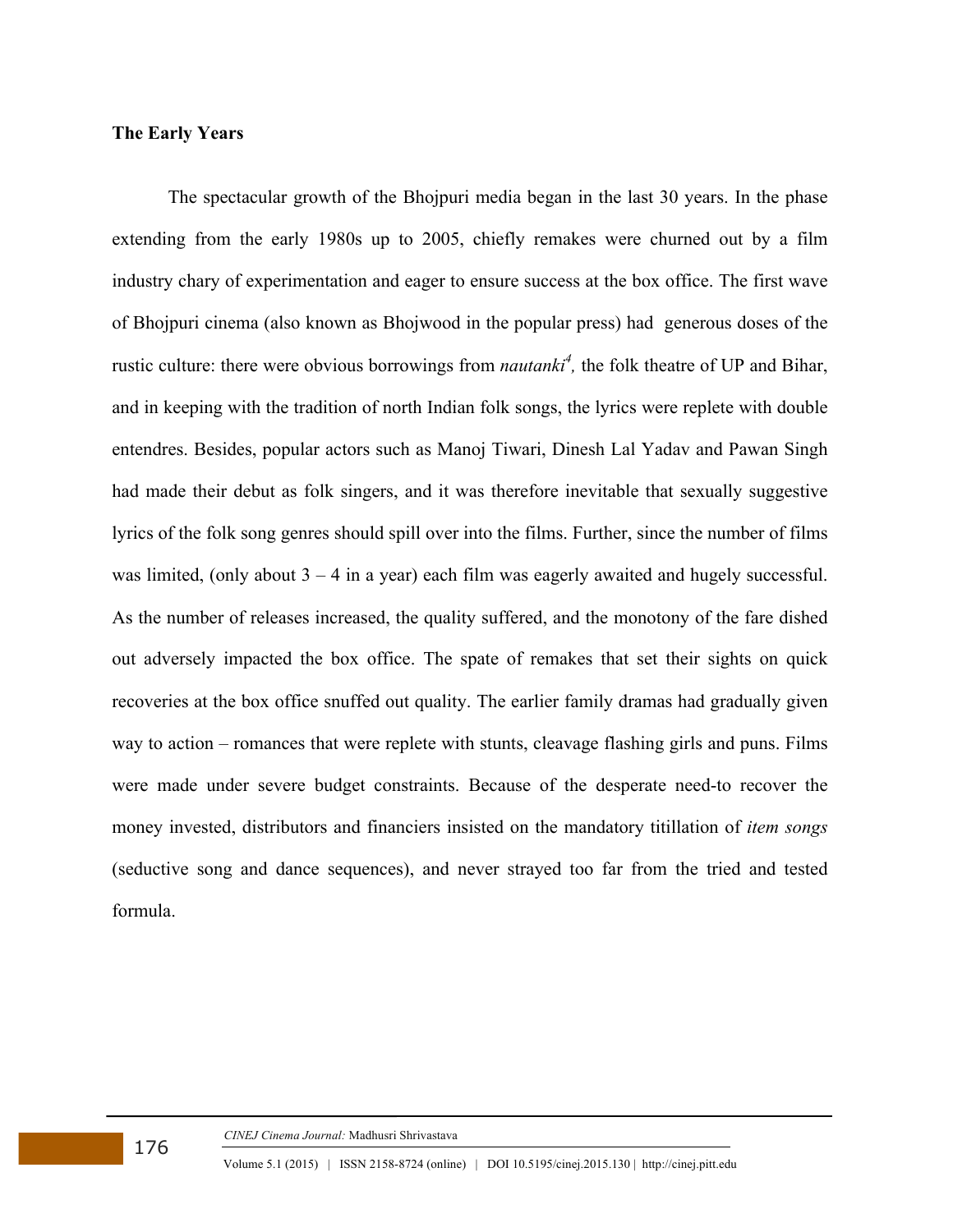#### **What Sells… and Why**

Harry Fernandes, one of the most successful directors in the industry, described how he had struck gold with *Bhojpuryai Bhaiya* (2005), a film that cost rupees 4.5 million to make and nineteen days to shoot. He took no chances, and made sure it contained action, drama, romance – *saas-bahu* (mother-in-law-daughter-in-law) conflict, a 'brother-sister' angle (i.e., the affectionate relationship between siblings)… the entire stock-in-trade that spelt success. There were ten songs; in fact, he said, the songs were interspersed with scenes. The film was a runaway hit, but Fernandes was emphatic that there was no guaranteed formula that spelt success at the box office. *Bhed Chaal* (herd instinct) was the only way to describe the trends in an industry in which rank amateurs jostled with each other in a feverish bid to make money. However, music, as Fernandes had discovered, held the key to success with the Bhojpuri audiences. Music, be it as an inalienable feature of the films, or as a means to gain entry into the charmed circle of A-listers, was the ticket to success in the Bhojpuri industry.

Fernandes revealed, "Films don't sell on the basis of heroines' glamour and acting; on the contrary, 'teams' sell". That is, the team of a hero, a director and perhaps a heroine, and a music director, would fetch a larger sum from the financier. More than the individual star, it was a 'package' that sold. For instance, a combination of the star Ravi Kishen, a particular director, music director and a heroine would possibly fetch a price of rupees 2 to 2.5 million. Films that had star power would perhaps effortlessly get the expected returns. By themselves the heroines had no 'selling value'; in conjunction with a male superstar, they commanded a better price.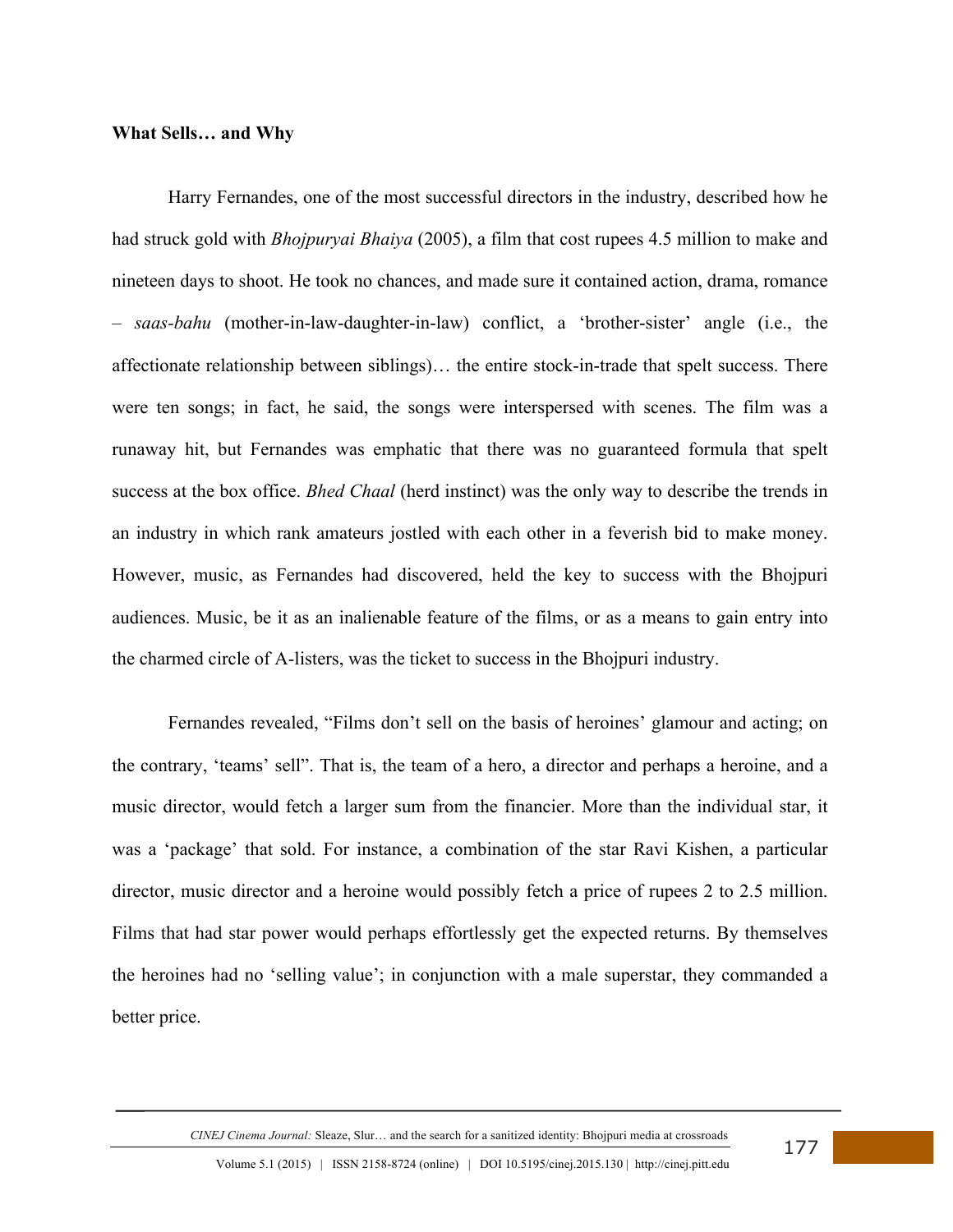#### **Twin Strands in Bhojpuri Cinema**

Unequivocally, the respondents maintained that the formula was purely market driven, as was the industry. According to Chapekar, the film journalist, two parallel strands were visible in Bhojpuri cinema: one was the kind of film that was screened in the multiplexes of UP and Bihar; the other was the kind that was made on a shoestring budget (often less than rupees  $1.5 - 2$  million), and was shown using projectors in ramshackle, run-down theatres or even in *melas* (village fairs). Kishen Khaderia, the publisher of the Bhojpuri film magazine *Bhojpuri City*, has had a long association with the production of films in the past, and has an insider's knowledge of the industry. He too declared that there were two kinds of films being made in Bhojpuri. The first category of films was purely entertaining and was chockfull of the features of Hindi cinema of the 1960s and 1970s. He said, "The story is of least concern… there is *nautanki*; rich girl meets poor boy... and the atrocities of rich men. "The narrative is punctuated with ten to fifteen songs. The music invariably has a touch of the rustic, and the folksy tunes remind the viewers of their home state. "The lyrics", Khaderia remarked, "are bad". There are several references to women's clothing *odhani* and *chunri* (long scarves used to cover the head and bosom), *choli* (blouse)… And each of these is imbued with double meanings. He went on to say that the patrons found such *naach gaana* (cheap songs and dances) immensely enjoyable. Women rarely went to the cinema theatres; the explicit lyrics, and the dances, did not meet with their approval. But there was a 'basic' audience of about 100,000 that watched any film in Bhojpuri; if the film was a hit, the number would go up to 150,000. If it was a flop, the number would drop to 50,000.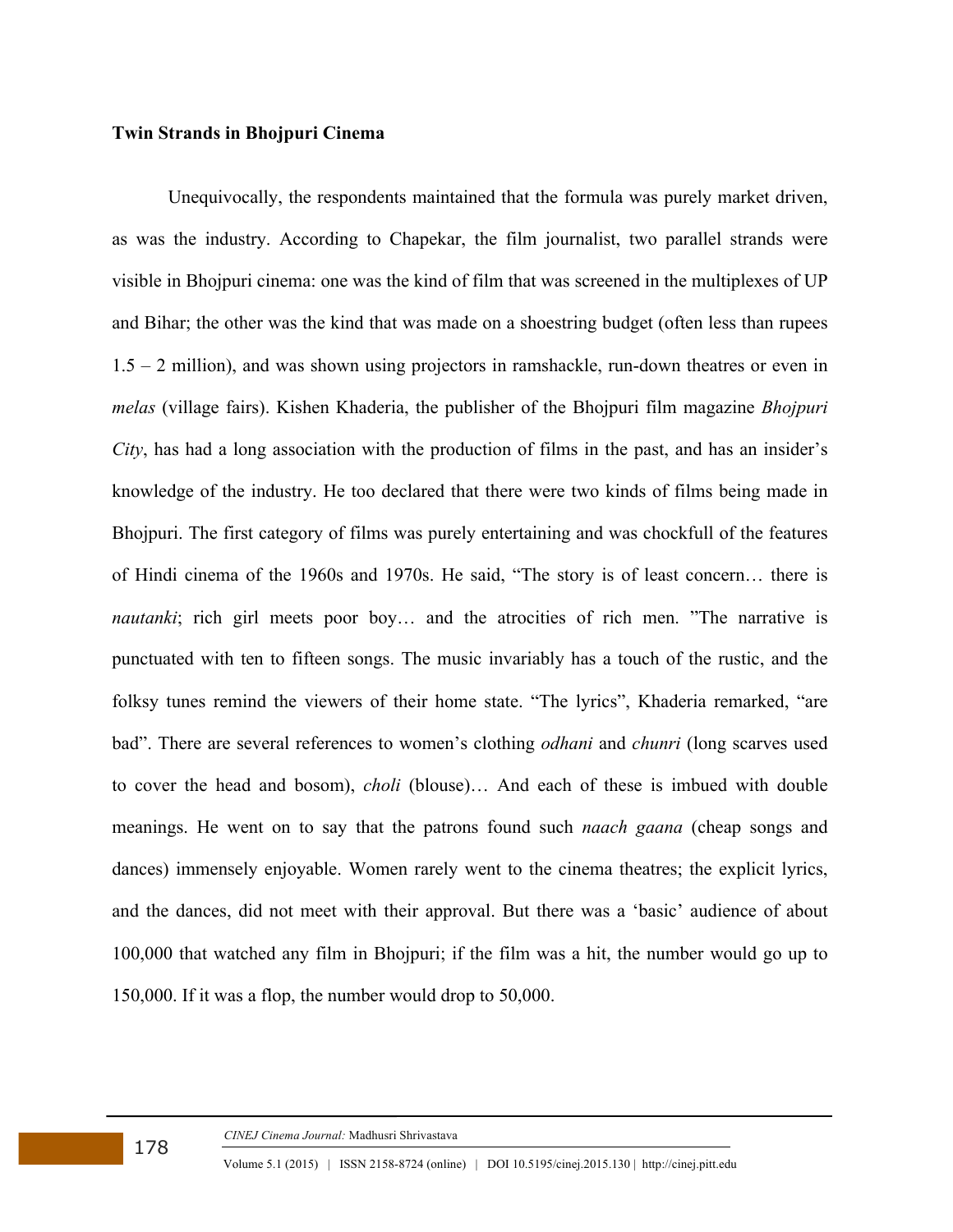The second category of films was women oriented: the kind of films that carried a message woven around some tradition or custom prevalent in Bihar: for instance, widow remarriage, or the practice of compelling widows to shave their heads. The story lines of such films were stronger; though they were not always in tune with contemporary issues. He described them as "good stories as per their community and society" (sic). Prompted by the very same desire to make 'good' films, Anand Ghatraj had decided to buck the trend. His directorial venture, the Bhojpuri film *Kab Hoi Gawana Hamar* (When Shall I Go to My Husband's Home) had won him the national award in 2005. But his film *Pratha* (custom) was about the travails of a nineteen year old widow oppressed by outmoded customs. Sitting in a poky little shed named Dream focus studio, supervising a photo shoot for his film, Ghatraj elaborated on how he was taking a huge risk. His purpose was to get the male audience of *Pratha* to go and discuss the film with their women-folk at home, and bring them back to the theatre. He went on to underscore one of the biggest concerns of Bhojpuri film directors: how to woo the women back to the theatres.

This was a recurrent complaint against Bhojpuri media: the grossness of depiction repelled women and the educated sections of the society. Moreover, the conservative ethos of the north Indian states was also responsible for the women staying away from cinema theatres. The men preferred to keep their womenfolk out of public spaces, away from the gaze of other men. Ravi Kishen, a veteran of several blockbuster hits, spoke of the need to 'break the mould' the audience was caught in. He cited the example of several 'clean' family dramas he had acted in: films like *Bidaai* (ritual of the bride's departure from the parental home to her in laws' house), *Kanyadaan* (ritual of giving away the bride) and *Santaan* (progeny) that had eschewed ribaldry and reintroduced 'meaningful themes' to Bhojpuri cinema.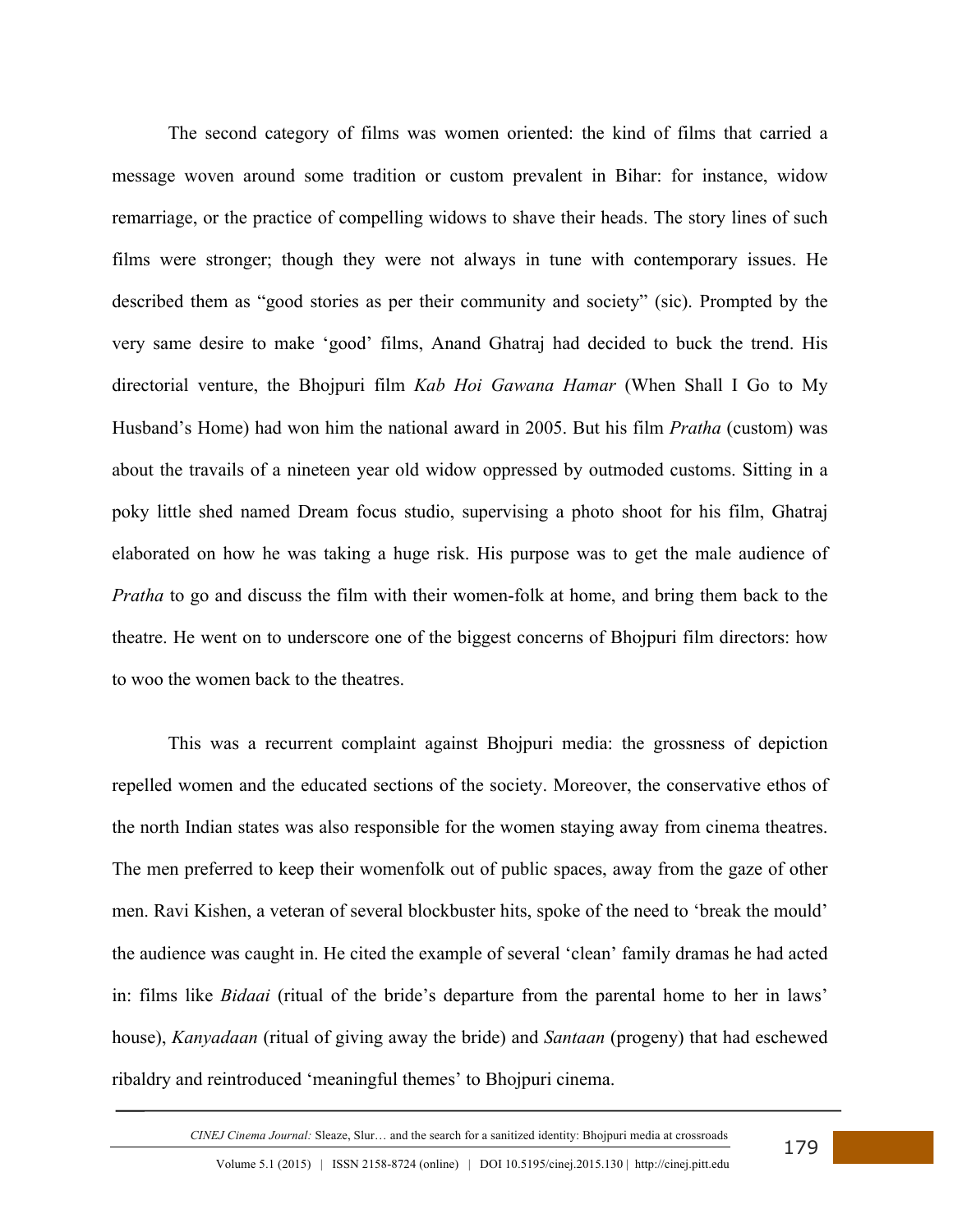Nonetheless, no more than 5 to 10% of the Bhojpuri films belonged to this genre. Khaderia affirmed that they did very well at the box office, as did mythological films. In fact, certain devotional themes were guaranteed to set the cash registers ringing. A mythological based on *Chhath Puja*, one the important festivals of Bihar, was bound to be a hit. By way of illustration, he also spoke of the pull of certain emotionally charged words in the Bhojpuri psyche: the word *Ganga* (the name for the river Ganges) for example, occurred repeatedly in the songs and titles of Bhojpuri films<sup>5</sup>, such was the hold the 'sacred' river had on the psyche of the people. But he added that the odds were heavily loaded against a woman-oriented film or a mythological, whereas *masala* (spicy) entertainment was sure to reap rich returns from the box office. When huge amounts of money rode on each production, the safety of a sure-fire winner always won over the unpredictability of a message based film.

#### **The Way Things Worked…**

In Bhojpuri films it was fairly common to find 'one time producers'. A politician's son, or even the head of a corporate house, would harbour dreams of becoming an actor, director or producer. Since the glitzy, insular world of Bollywood (Hindi cinema) would probably be beyond his reach, 'Bhojwood' would be the next best option. Enamoured of the world of cinema, he would amass a sum of rupees 2.5 to 3 million and turn into a producer- financier. Thus new producers emerged, lured by the promise of quick gains held out by directors. Personal connections ruled the roost; *bhai-bhatijawad*, namely, nepotism, had precipitated the decline by facilitating the entry of greenhorns 'out to make a fast buck'. There was a further lowering of standards because the audiences were undiscerning and unquestioningly accepted the fare that was churned out. Fernandes observed that unless the producer was also the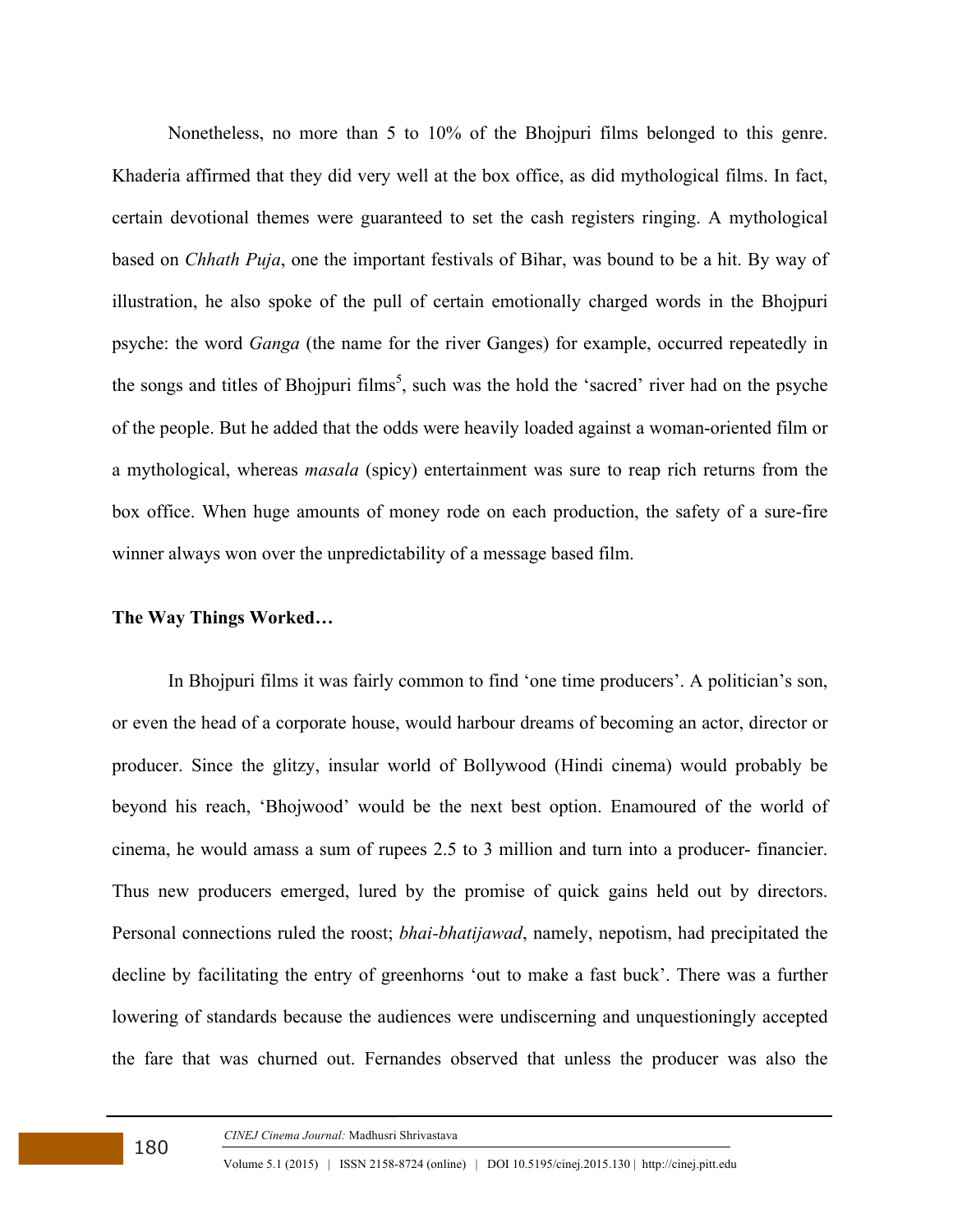distributor, he was bound to sink. A distributor would buy a film for rupees 2 million, spend another rupees 500,000 on publicity, and hope to get rupees 3 million. His recovery expectations were not very high, because the very next week another film would be knocking at his door. *"Jab har hafte do teen releases hain, toh pandrah hafte ek film ko khinchne mein kise interest hai?*" he asked. (When there are more than two releases every week, why would anyone be interested in stretching a film's run to fifteen weeks?)

He offered an explanation as to why there was a sudden spurt in the growth of almost all regional cinemas. Multiplexes had come up about 7-8years back. The large, single screen theatres were often poorly maintained and seldom drew well-heeled patrons. Multiplexes changed the movie viewing experience, transforming it to resemble a complete outing for the family. Directors may have contemplated making socially sensitive films; but the popcorn eating, coke guzzling audience could scarcely be 'awakened' socially while in this frame of mind. Moreover, around this time, the number of Non Resident Indian viewers grew phenomenally, so the fresh crop of films assiduously sought to woo this segment. This was when the lower stall audiences, needed entertaining films that would draw them back to the single screen theatres. The demand was met by a spate of mainstream Hindi films like *Dabang*  (2010)*, Singham* (2011) and *Bodyguard* (2012*)* that raked in huge profits at the box office by poaching in the territory of regional cinema. The story line, the characterization, the songs and dance sequences were unapologetically borrowed from the formula of popular regional language films: the hero was a larger-than-life savior of the oppressed; the action was death defying; the music appealingly folksy and foot tapping; the heroine, decorative, but a two dimensional character. Reverse borrowings were witnessed: Bollywood trespassed into Bhojwood and the cinemas of the south, audaciously appropriating its distinctive features,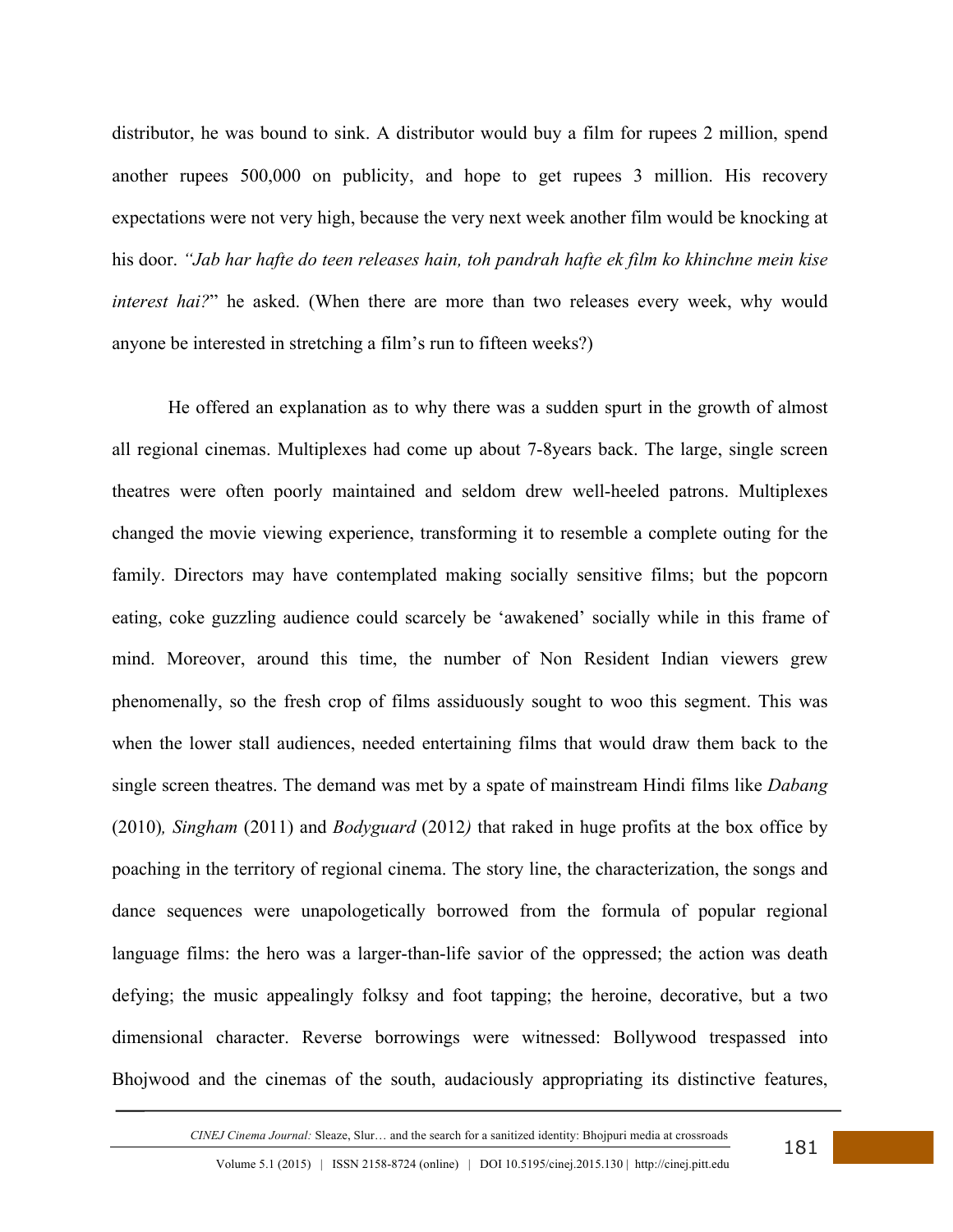repackaging them with the technical expertise brought in by big budgets and adding the irresistible attraction of mega stars like Salman Khan, Ajay Devgan and Kareena Kapoor.

### **Nostalgia and Airbrushed Memories**

The research participants bemoaned that scarcely anyone in the Bhojpuri film industry was concerned with upholding Bhojpuri culture. In the process of churning out a carefully collected assemblage of commercial features, the depiction of regional ethos was an add-on that went on to enhance the flavor of the mélange and ensured box office success. The sole motive for including regional settings, selecting locations in UP and Bihar (apart from budgetary considerations), and spicing up the cinematic offering with generous doses of traditional fare, was to cash in on the nostalgia of the migrants.

No sentimental desire to help north Indians remain tethered to regional moorings propelled the producers. Both Chapekar and Khatri believed that the migrants' sentimental yearning for home and the emerging trends of identity politics were milked dry by the film makers, because that was what ensured success. Bucking the trend would involve risks that the financiers were loath to take; so whatever was successful at the marquee triggered off a trend. Several films of the same type were turned out, till the formula exhausted its potential to entertain and capture audiences.

Khatri narrated an interesting incident that took place in Mumbai after the premiere of his film *Kab Hoi Gawana Hamar*, one of the first Bhojpuri films to be shot extensively in Mauritius. Emerging from the theatre, an old man who had attended the premiere asked him, "*Apni mitti ki khusboo nahi laaye?*" (Could you not bring in the fragrance of our land?). Why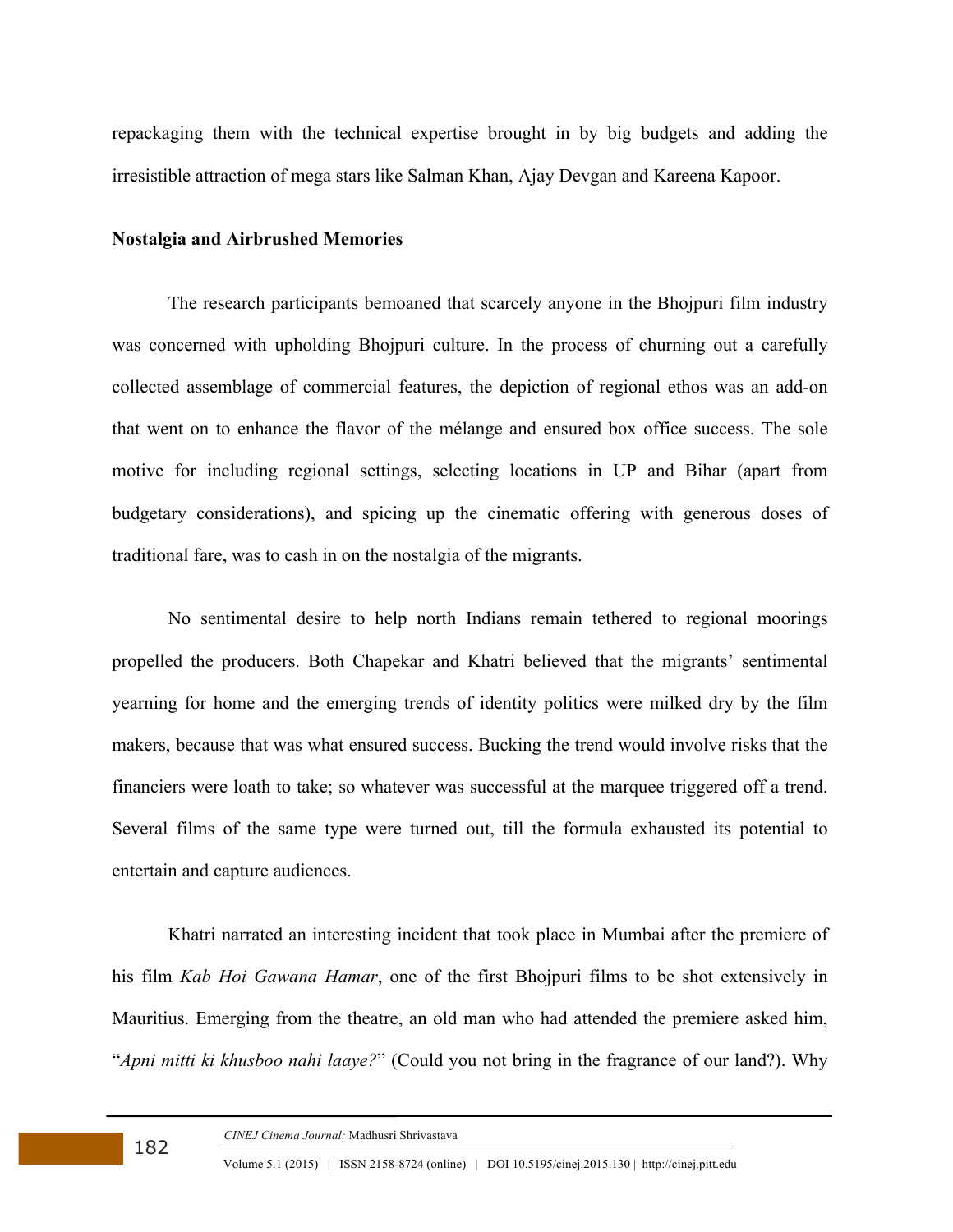had they not shown scenes from Bihar, was his query. While he appreciated the exotic locations in Mauritius that formed the backdrop of the film, he still longed to see his 'homeland', the state of Bihar with its villages, its cities, anything that would be redolent with the flavors and aromas of the state he had left behind.

Fernandes made an extremely crucial observation that, 'the village' as the film audiences understood it, existed only in the collective imaginary. It was a curious, but telling incident that he recounted. He was shooting for the film *Aaj Ke Karan Arjun* (2010) at a location close to Lucknow, in UP. His son, who happened to be the child star in the film, was made to wear a *dhoti kurta* (a loose shirt and an unstitched piece of cloth that forms the lower garment) to ensure fidelity to the milieu being depicted. A large crowd had gathered to view the shooting. Not a single boy in the crowd was wearing a *kurta* or a *dhoti*. The spectators did not sport *gamchhas* (towel like multi-purpose checked cloth that is the trademark of the north Indian rustic); they had mufflers around their necks and were attired in trousers, shirts and leather jackets. Where indeed were the oxen supposedly found tied to the post in the courtyard of every village home in UP and Bihar? Instead, there were tractors parked outside village dwellings. Where was the smoke that curled upwards from the little huts on winter morning? Fernandes asserted, *"Gaon, Gaon Nahin raha... culture, culture bolte hain…kahan hai culture? Woh culture sirf filmon mein reh gaya hai!*" (Villages are no longer like villages... they keep talking about culture… where is the culture? It has remained alive only in the films).

Waldron<sup>6</sup> had pointed out that preserving a culture often entails taking a 'snapshot' version of it and holding on to it "in its defined purity, irrespective of the surrounding social, economic and political circumstances". Perhaps the pull of the village was a strong force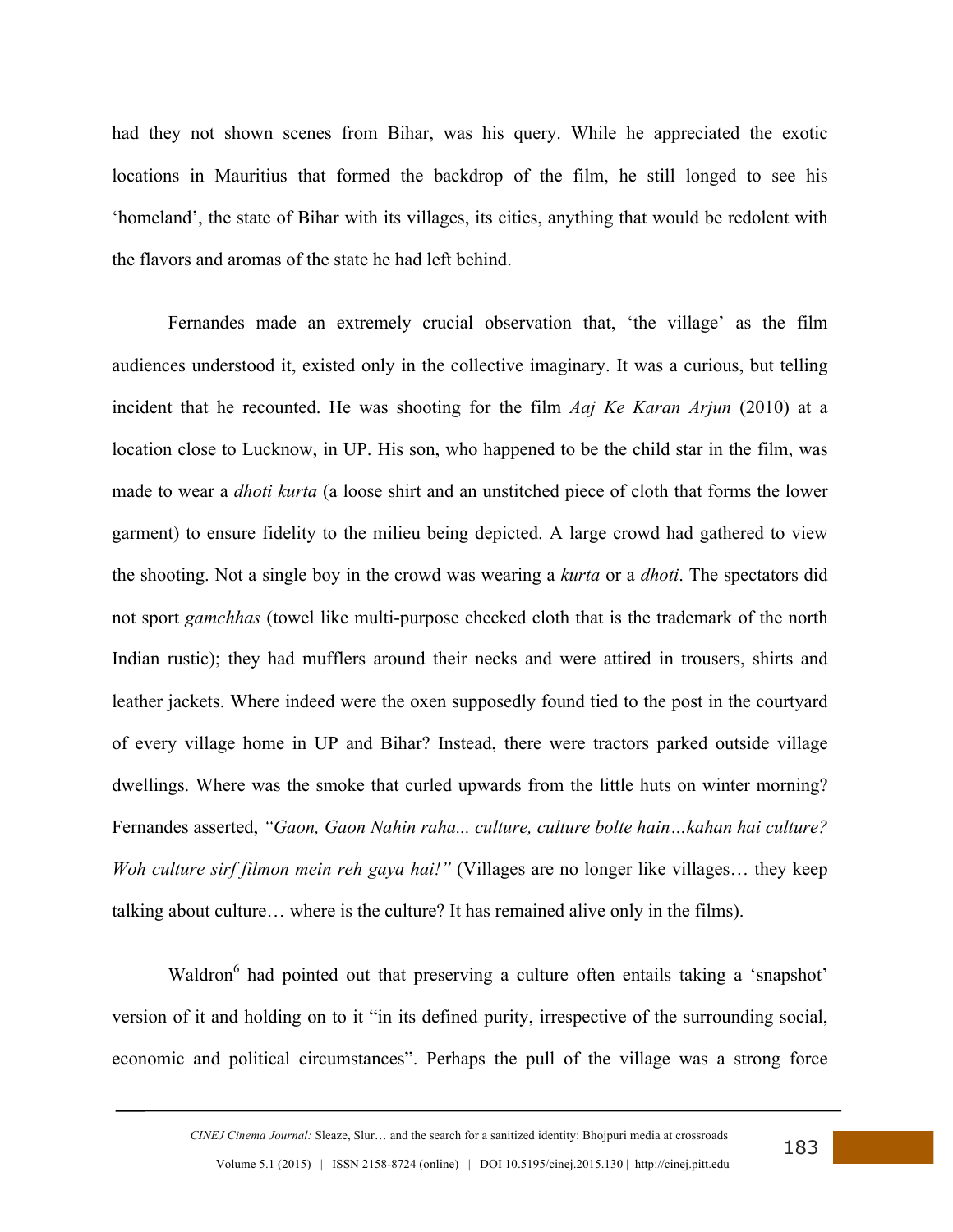because most of the people who speak Bhojpuri language were predominantly from an agrarian background. In order to ensure authenticity, filmmakers 'organized' the milieu to suit their purpose. So the *rangoli* (the intricate designs drawn with powdered rice and coloured chalk) at the door, the celebration of festivals, the marriage rituals… were given generous coverage. If the trappings of modern technology were portrayed to the exclusion of the markers of identity, the complaint was loud and clear, *"Aapne toh shaher dikha diya"* (you have shown us the city). Ironically, none wanted to 'live' the way villagers once did; but all wished to see it in films. They had mobile phones; their children went to English schools; they sang Hindi songs and knew nothing of folk music. This peculiar paradox was also a reflection of a society caught in a flux between tradition (at least, its notion of tradition), and modernity as embodied in the 'English speaking metropolitan culture' of urban India.

#### **Target Audience: Different Sensibilities**

 Chapekar drew attention to the differences in the aesthetic sensibilities of the migrants and the urban audiences in the metros: he spoke of the song and dance sequences in the *nautanki* performances and their transmutation into the item numbers of Bhojpuri cinema and video CDs. The difference, he claimed, was that between *Mastram* (a series of 'lowbrow' pornographic books popular in north India amongst the semi-literate), and the technically slick blue films churned out abroad: the purpose was to titillate; the viewership was male; the imagery and the lyrics were risqué; but the *nautanki* dances were to item numbers what *Mastram* books were to blue films. They represented the gradual transformation of the basic content into a glitzier, overtly seductive version of the original. Cinematic technique and technological advancement had turned rustic recreation into mass scale production of male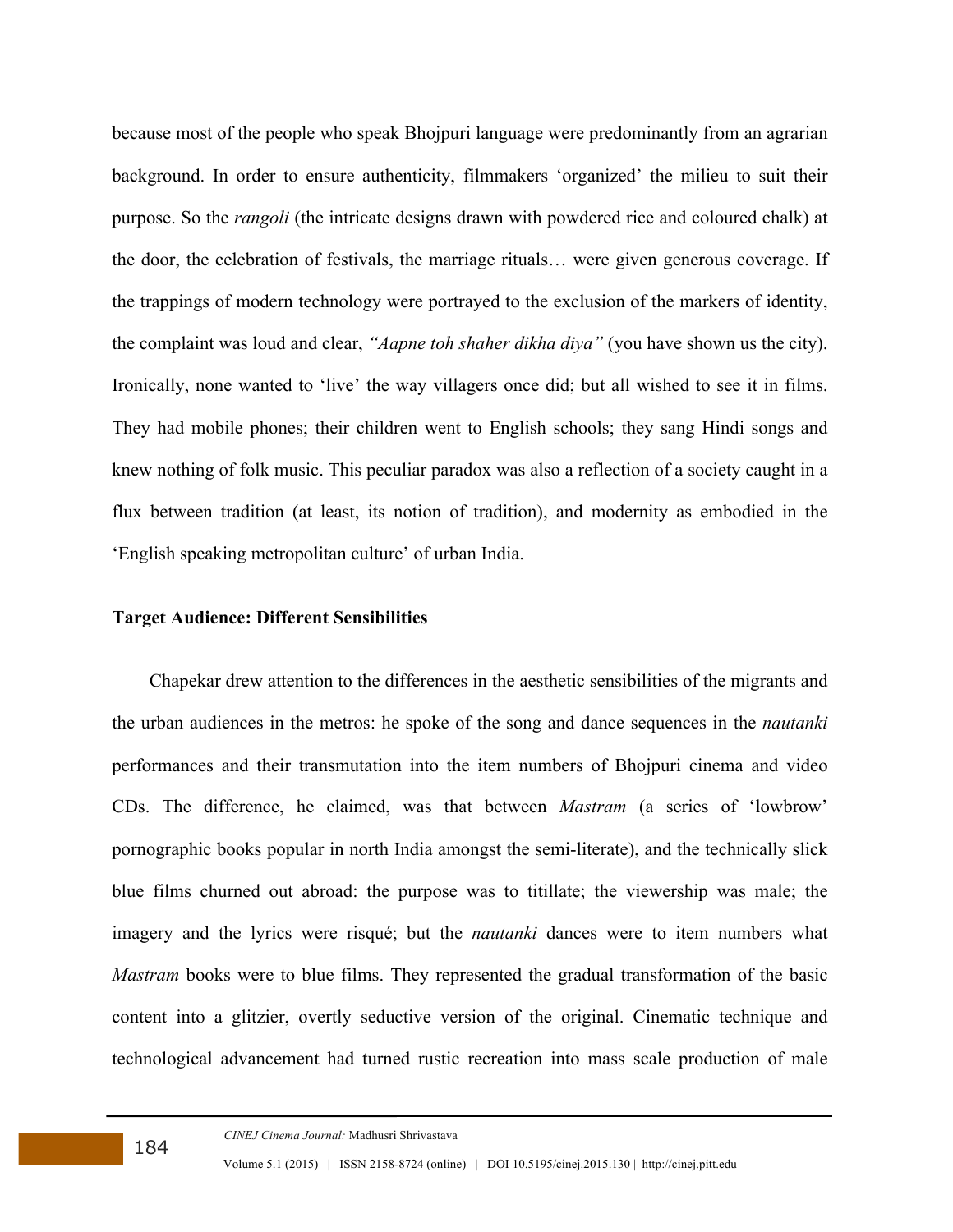fantasies. In the process, visual stimulation had been enhanced manifold, while the rustic roots had been retained through mere tokenism, cosmetic touches and superficial add-ons in the lyrics. Chapekar too pointed out that, "*Bhiwandi ki galiyon mein Mercedes gadi theek nahi lagti*" (A swanky Mercedes would be out of place in Bhiwandi).<sup>7</sup> The producers of Bhojpuri films had to 'speak' the language of the viewers and address the needs of their patrons who wished to be seen as those who had 'arrived' on the socio cultural scene after shedding their *bhaiya* tag, a label synonymous with those who are uncouth and uncomfortable with the English language. The outcome was a pastiche, a hodge-podge of ingredients like the uniquely *Mumbaiya Chinese bhel*<sup>8</sup> the rustic and the urban, and even the global tossed in together, a crunchy, sweet sour, salty mix that represented the 'complicated' identity of the migrants in Mumbai; it also reflected the 'aspirations' of 'wannabe' *Mumbaikars* (residents of Mumbai), chafing against their bit in the small towns and villages of north India, waiting to arrive in the big city to fulfill their dreams, but defiantly holding on to their cultural values.

 Significantly, Chapekar said, *"Bihar ka cultural ego bahut bada hai"* (Bihar has a huge cultural ego), therefore Biharis are unwilling to let go even of things that had outlived their usefulness. Elaborating on the subject, he offered the illustration of the *devar-bhabhi* (younger brother-in-law and sister-in-law) relationship, a friendship between affinal relatives of the same age, characterized by light hearted raillery and bantering. The theme was common in the folk literature of north and central India. Its rather bawdy representation in cinema and music videos however, was a cause for embarrassment among the elite of the region. It was the remnant of a culture that they sought to sanitize and re-package in the more acceptable gilt wrapping of respectability. Khaderia was more critical of the debasement of folk themes in the current crop of films. He believed it was a misconception that the overt vulgarity of the lyrics was a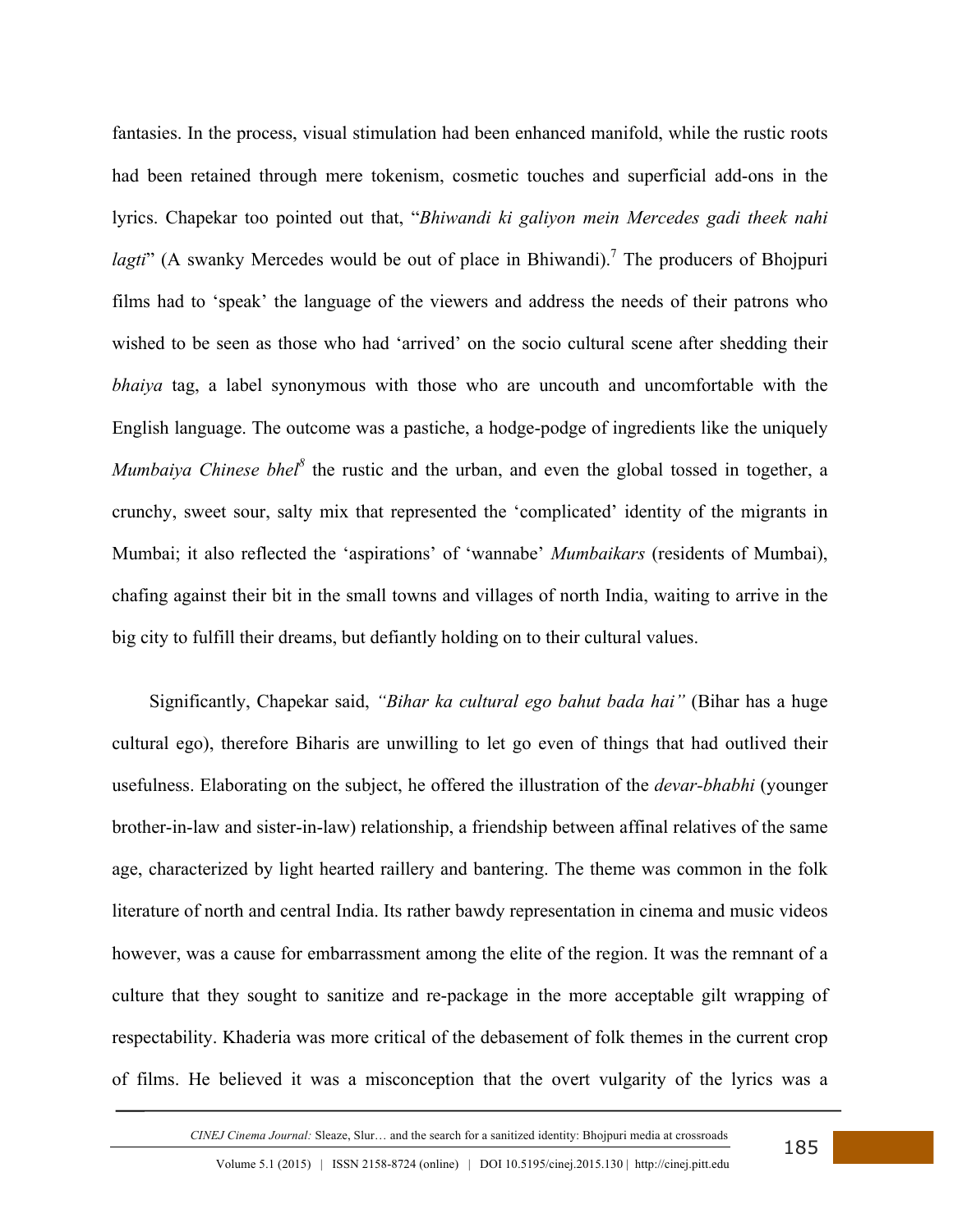reflection of the risqué lyrics of folksongs, "Even Rajasthani folk songs (he himself is from the state of Rajasthan), have double meanings, but they are well balanced (sic). The *bhabhi* may be teased by her *devar*, but she is respected; *Chanchalta hai*, (there is mischief), but they don't cross limits. Today, they almost make it appear as if the two are sleeping together". He pointed out that if you 'allowed' such things, the floodgates would open, and vulgarity would swamp the media. Interestingly, Ravi Kishen had candidly admitted that the films catered to the repressed sexuality of migrant youth who were compelled to leave their spouses back in the villages. Yet Khaderia was skeptical of the view that the preponderance of sleaze owed much to the supposed 'sexual deprivation' among migrants. He asserted that only 20% of the market for Bhojpuri cinema is outside of Uttar Pradesh and Bihar; the films did as well in UP and Bihar, as they did elsewhere, an indication that what was on offer was in keeping with the tastes of the working class north Indian audiences.

Khaderia was aware that the educated upper classes amongst the migrants considered it ignominious to be associated with the Bhojpuri media. He spoke of the large number of top police personnel and IAS officers from UP and Bihar who resided in Mumbai. "They account for almost 30% of the total number of bureaucrats in the state," he asserted, "… they are ruling the state (sic)". This segment of the migrant population was embarrassed to declare its affiliations with Bhojpuri, a dialect associated with "people who are doing small jobs (sic)", he stated. The association of Hindi with refinement, social mobility and sophistication was not new. Even in Mauritius, where large swathes of the population of migrants spoke a variant of Bhojpuri, concerted efforts were being made by Hindu revivalist groups to portray Bhojpuri as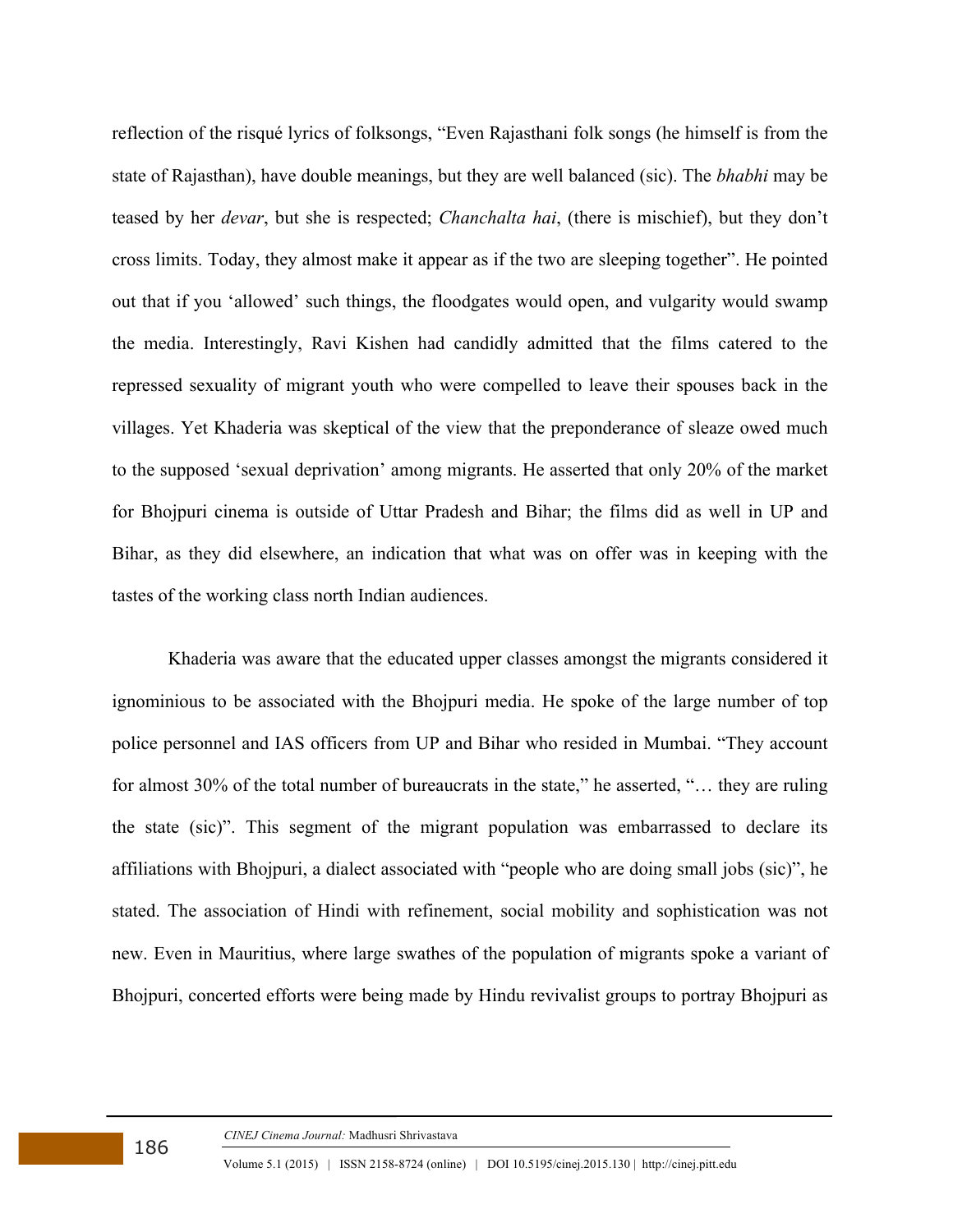the coarse dialect that was the offspring of Hindi, the Sanskritized mother. In India this division between highbrow culture and the lowbrow dialects had persisted and even been encouraged.

During the course of my study, many among my research participants demonstrated what adman Agnello Dias, Chairman and co-founder of Taproot India, an advertising agency, calls 'Collective Individualism'… the 'counter-intuitive space' from which most Popular Culture stems. He says, this is in evidence 'where an entire group of people feels that they are individually standing out because of something that appeals to them which is not the norm'.<sup>9</sup> This 'Collective Individualism' took the form of an aggressive espousal of Bhojpuri cultural texts. Surprisingly, this form of inverted snobbery was seen not just in the semi-literate men, but most often in the educated young male viewers who celebrated the kitsch and the bawdiness as cultural markers that were refreshingly lacking in hypocrisy. Their belligerent advocacy of Bhojpuri cultural artefacts appeared to be a reaction to the shame and distaste expressed by the champions of highbrow culture.

#### **Many Regional Cinemas: One Sensibility**

Notably, the boundaries between the various regional language cinemas were increasingly becoming fluid. A curious fact was that many Bhojpuri films these days were made with the help of film crew from the south Indian state of Andhra Pradesh. Sometimes only the lead artistes were from the Bhojpuri industry; at other times a film was made for two markets simultaneously and dubbed in Bhojpuri as well as Telugu. Perhaps what was significant was the similarity in tastes of the audiences for all regional cinemas across India. Whether it was Tamil, Telugu, Kannada or Bhojpuri, the English speaking 'metro' audiences had distinctly different expectations from their multiplex experiences, as compared to the lower

*CINEJ Cinema Journal:* Sleaze, Slur… and the search for a sanitized identity: Bhojpuri media at crossroads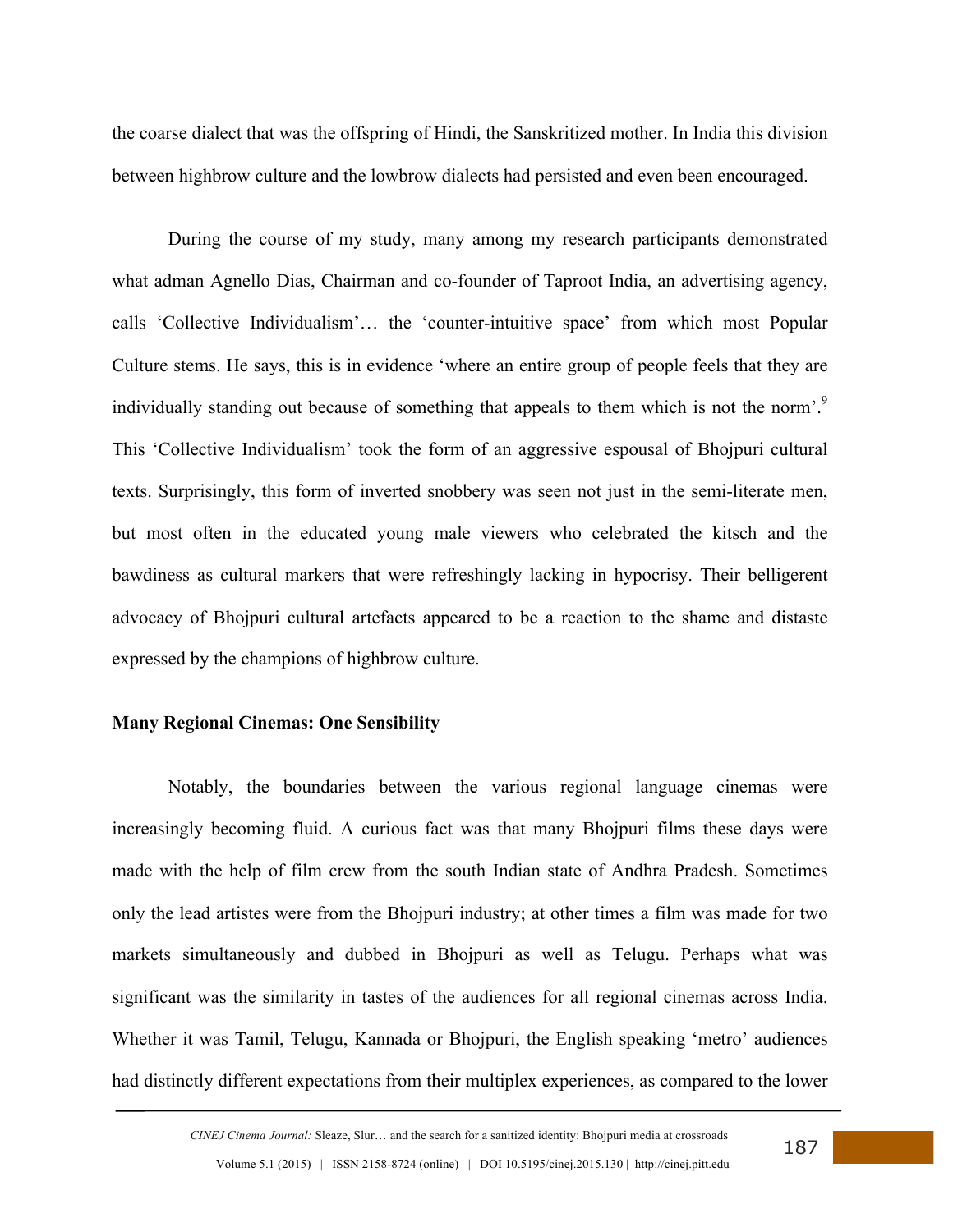middle class consumers of regional cinema. Pencil slim, size zero heroines were best suited to those with more 'global' exposure; *desi* (native) audiences preferred the likes of Rambha (a curvaceous South Indian beauty who is equally popular in Bhojpuri films e.g. *Banke Bihari MLA*-2007; *Ram Balram*-2007).

### **Signs of Change**

Notwithstanding the migrants' fondness for entertainment rooted in familiar customs and conventions, signs of transformation were evident in Bhojpuri cinema. The research participants rued that not all of the new trends were healthy. For instance, jettisoning the regional flavor which was the unique selling proposition of Bhojwood, directors were bending over backwards to entice metro audiences by generously incorporating the stock features of popular Bollywood hits. Possibly, the attempt was to win back youth who were turning away from Bhojpuri films to the technically slicker Bollywood productions. The amalgam would probably work: dishing out a mix of Bollywood tricks with a generous seasoning of Bhojwood features would please for a while. After all, the 'urban' touches would be aspirational for the young people from UP, Bihar, within or without these states. Television programs had already experimented with such forms of fusion in reality shows and contests. But industry experts such as Khaderia were doubtful of the sustaining power of such cloning experiments. Ravi Kishen may have ardent fans in Bihar bathing his idol in milk,<sup>10</sup> but the children of the migrants in Mumbai preferred the glamorous Bollywood superstars to Bhojwood's 'wannabe' heroes.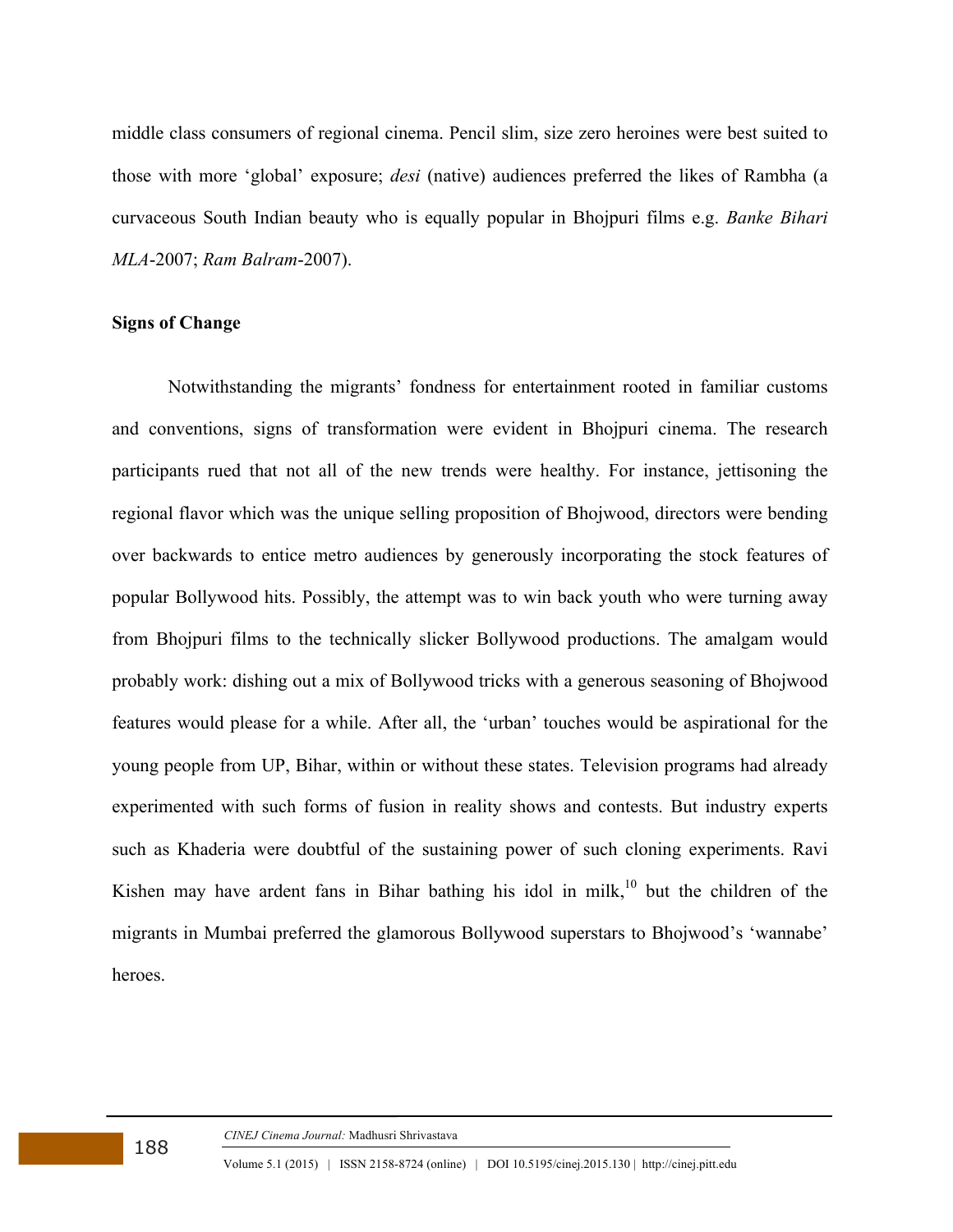On the contrary, when Bhojpuri films eschewed imitation and were faithful to their own ethos, when they depicted the social realities of the region artistically, they stood a greater chance of success at the box office. Khaderia cited the example of *Ranbhoomi* (Battleground) a film made in 2010 by Anil Ajitabh. The film, dealing with the Maoist insurgency in parts of Bihar, was commercially packaged, but made telling points. It had a fairly successful run at the box office too. The influence of his mentor Prakash Jha (known for films on socio-political issues) was evident in Ajitabh's directorial touches. Yet another example of a healthy trend was of the film *Yadav Paan Bhandar* (2011) which dealt with the travails of a north Indian migrant who set up a *paan* (betel leaf) shop in Mumbai.

### **The Regional Connect**

Significantly, issues of identity politics always ensured success at the marquee. Fernandes claimed that his 2009 film *Bhumiputra* (Son of the Soil) had been 'conceptualized' on the basis of newspaper reports about the 'anti north Indian' agitations unleashed by the *Maharashtra Navnirman Sena*, a regional political party. The film, which made a strong plea statement against regionalism, opened to packed houses in Bihar, but was not released in Mumbai, possibly owing to the fear of a backlash from the host population.

Overemphasis on regional identity may have been reviled in *Bhumiputra*, but the success of 'Metro Mumbai', a local Bhojpuri cable channel operating in the northern suburbs of Mumbai, owes much to the migrants' resurgent pride in the north Indian ethos. Inderpal Chaturvedi, erstwhile crime reporter with the tabloid *Dopahar Ka Saamna* (The Afternoon Confrontation), had launched the channel with a crew of just nine. He ensured that the local population was given regular news updates. His reporters, sent to different parts of Mumbai to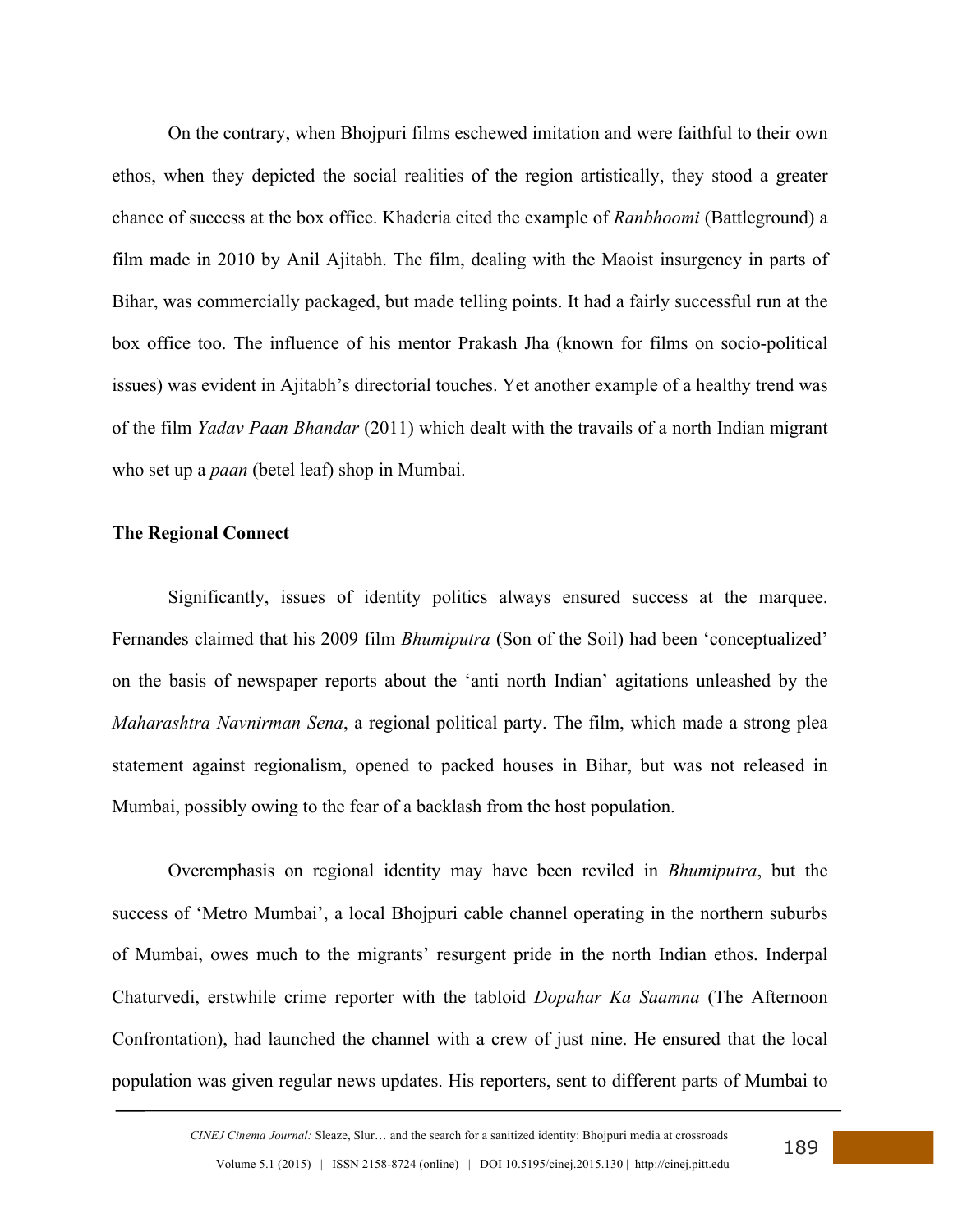get sound bites, also doubled up as news readers, a fact that is testimony to his judicious use of resources. He was aware that the bigger operators and the national level Bhojpuri channels like *Mahuaa* TV had an edge over his fledgling efforts; however he had the advantage of having his ear to the ground as far as local news was concerned. Moreover, his TV channel held music and dance contests for the young people of the locality, providing them with a platform to showcase their talents and gain instant celebrity status in the area. His viewers repeatedly requested that music albums be screened on 'Metro Mumbai'. Hence, in association with Amardeep Entertainment Private Ltd., a small time media company, Chaturvedi also shot music videos using local talent, at a cost of about rupees  $25,000$  to  $30,000$  each,<sup>11</sup> besides, he also captured on film the occasional variety entertainment programs of Bhojpuri music and dance held in the suburbs of Mumbai. He acknowledged the need for 'clean' entertainment that appealed to the refined tastes of the educated class among the migrants and professed concern about the degradation of Bhojpuri culture which was being increasingly contaminated with *asabhyata* (vulgarity). Therefore the need for course correction; and therein lay his channel's contribution. By screening music albums on religious and devotional themes, and music videos that are 'sober', he sought to uphold a culture that was essentially pristine.

## **'Bhojpuri City': Setting the Direction**

Chaturvedi's denouncement of grossness in Bhojpuri media resonated with the educated elite among the migrants. *Bhojpuri City*, the film trade magazine Khaderia published, revealed all the contradictions inherent in the relationship between the producers, the consumers (audiences) and the media texts. In the September 2011 issue, Editor Akhilesh Kumar's editorial set the tone by calling upon those associated with the Bhojpuri media to introspect. He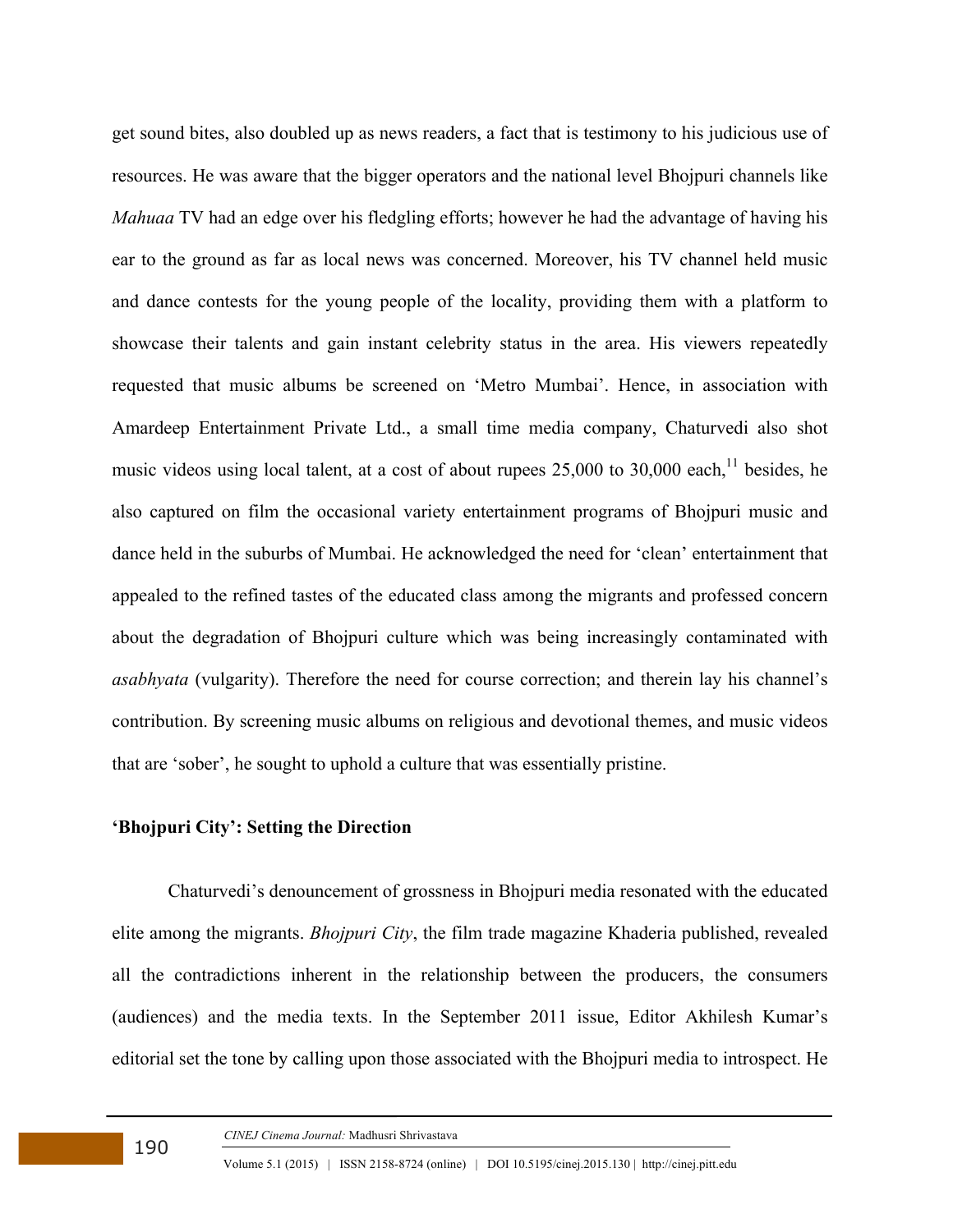deplored the fact that Bhojpuri films were a mélange of elements drawn from Hindi films and had forsaken all that was quintessentially north Indian. He maintained that the attempt to compete with Hindi films was self-defeating, for the budgetary constraints did not allow Bhojpuri film makers to emulate or even approximate the glamour of the big budget Hindi cinema. He wrote: '*Bhojpuri filmon ki disha kya ho? Aaj aisi filmein banayi jaayen jinmein Bhojpuri mass appeal ho… Bhojpuri bhasha, sanskriti, reeti–rivazon ko aadhar banakar filmein banana hongi… Aaj Bhojpuri cinema se mahilayen doori bana kar rakhti hain. Unhe Bhojpuri cinema phuhad lagta hai'* (What should be the direction in which Bhojpuri cinema should move? The kind of films that should be made today must have mass appeal. At present, women maintain a distance from Bhojpuri films. They find Bhojpuri cinema gross).Further, Akhilesh Kumar made a plea for films that were replete with the flavor of the region (*aanchalikta)*; the kind in which the plot, the traditions, the values and the music were distinctively Bhojpuri. Only then could the industry carve a niche for itself and make its mark.

The pragmatism underlying these lines was evident. Bhojpuri cinema, in an attempt to compete with Bollywood, was borrowing every saleable trick used by Hindi films; the expectation was that by providing all that Bollywood does, but ensuring that the language was the reassuringly familiar, it could give its patrons 'the *newest* wine in the old bottle'. This reduced Bhojpuri cinema to the status of a climber, an arriviste. But this also guaranteed it success among the quasi literate male patrons whose aspirations were projected on the celluloid screen by the larger than life 'modern' heroes; who vicariously experienced the fulfillment of their romantic dreams through the capers of heroes such as Dinesh Yadav, Khesarilal, Manoj Tiwari and Ravi Kishen. On the other hand, the desire for antiseptic, clean family films made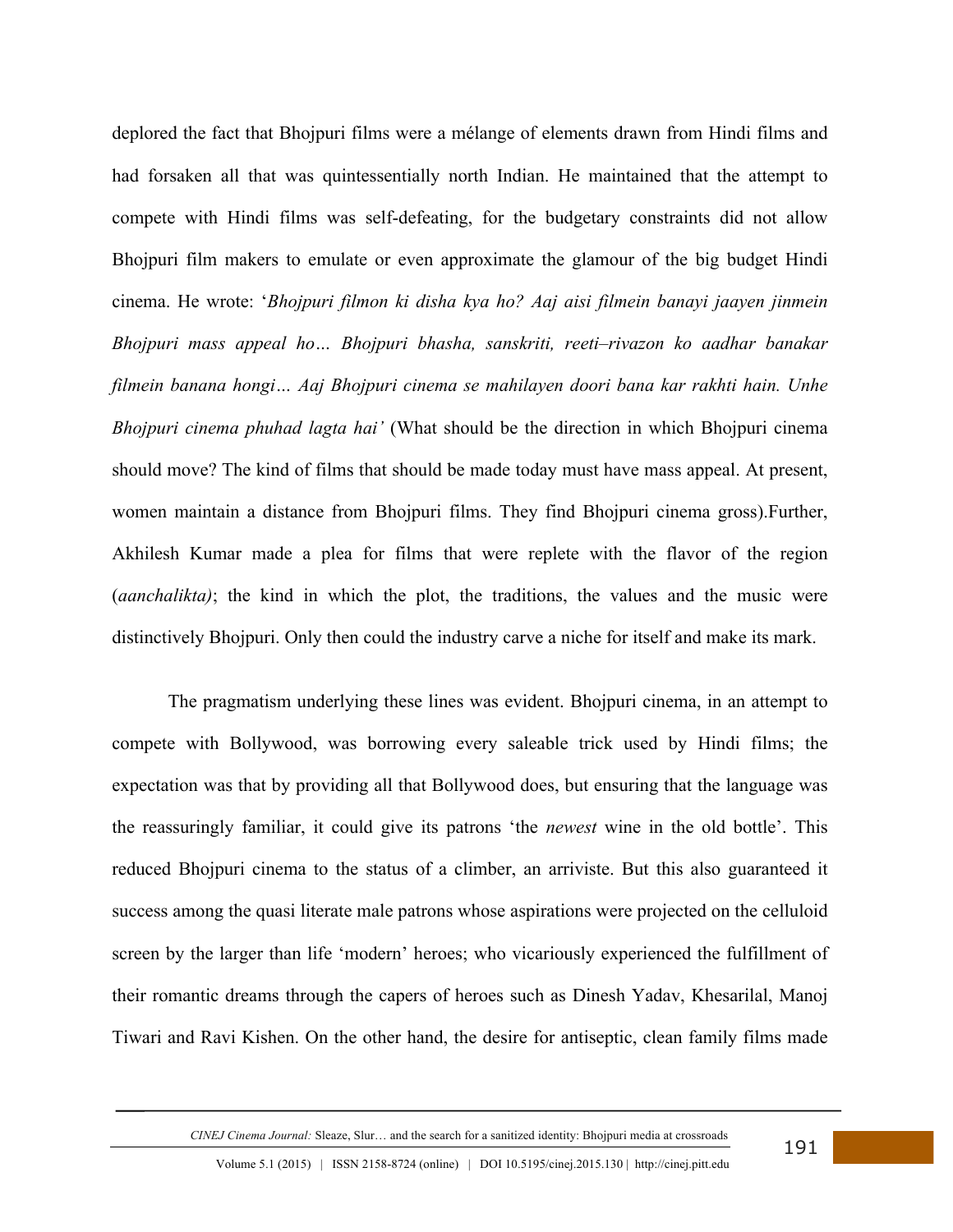business sense: women, who shied away from the vulgarity of Bhojpuri cinema, could then be lured back to the theatres.

Khaderia's own write up in the issue of *Bhojpuri City* threw interesting light on an issue: he was all praise for the reality show *Naach Nachaiya Dhoom Machaiya* on *Mahuaa* channel. He pointed out that the participation of popular female actors like Rinku Ghosh and Gunjan Pant had paved the way for the entry of these women into the 'drawing rooms' of homes. He admitted, "*In abhinetriyon ke darshak kaamatur par purush hi hote hain"*… (the audience for these heroines' films is comprised chiefly of lascivious men). He was hopeful that women would also become a part of the audiences for Bhojpuri films after watching these actors on television, within the confines of the living room. Incidentally, heroines from states other than UP and Bihar had been ruling the roost in Bhojpuri cinema.<sup>12</sup> The writer was of the opinion that girls from these states were trammelled by the feudal mindset of a society that viewed singing and dancing in public as the domain of courtesans and *nautch* girls. Besides, burdened by inhibitions, even those Bhojpuri speaking girls who ventured to act in films were unable to essay 'bold' roles that actors from other parts of India had no reservations in taking up. The very same men who were ardent fans of Bollywood heroines assiduously kept their daughters away from the film industry. Matters were unlikely to change as long as such double standards prevailed.

Notwithstanding Akhilesh Kumar's contention that coarseness was the bane of Bhojpuri media, every page of this film trade magazine had pictures of starlets in the skimpiest of clothes. The producers might fulminate and pontificate from their elevated positions as the educated elite, but in the end, they acknowledged that 'mass appeal' did not lie in the formula of *Parivarik film*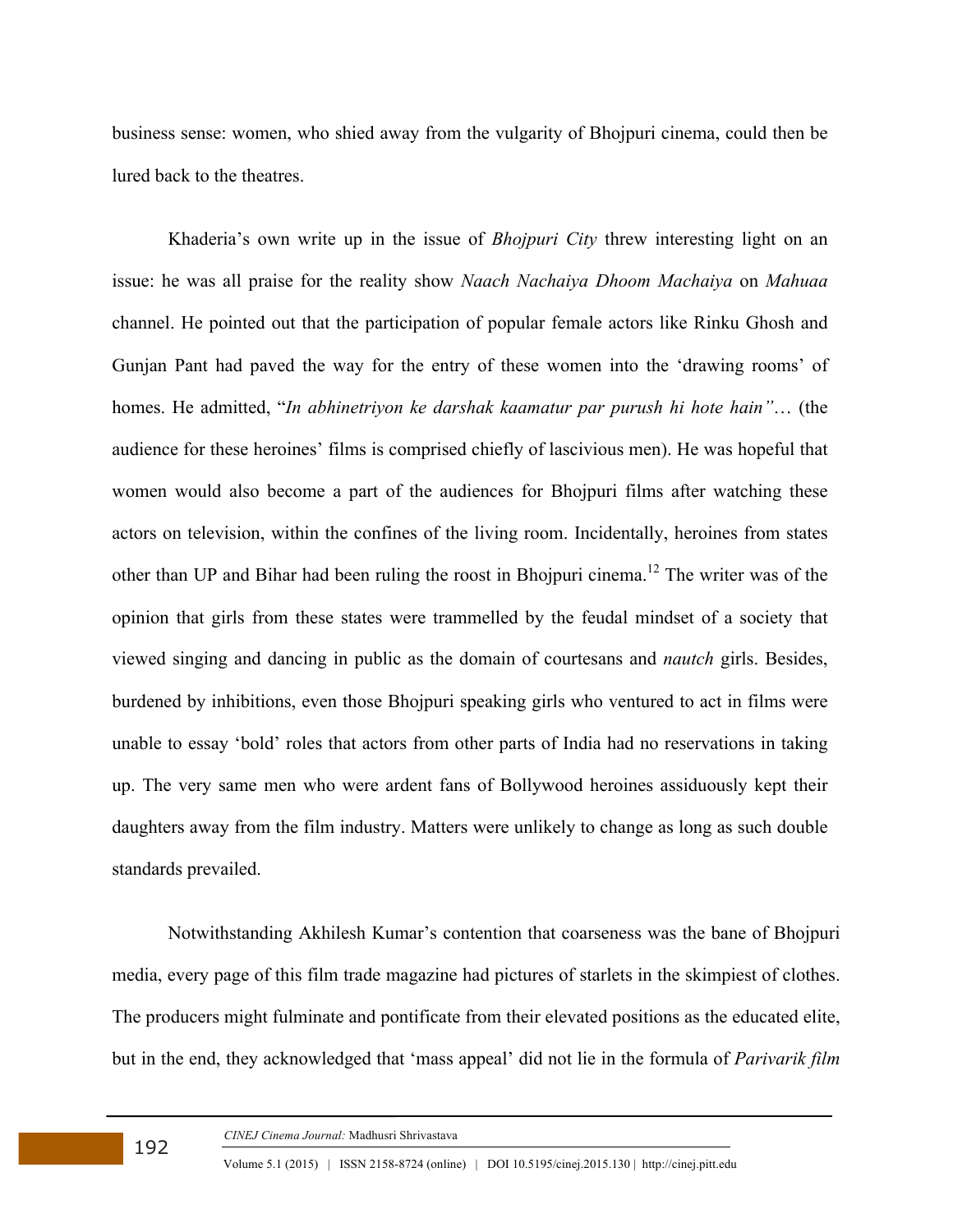*mein samajik sandesh,* (family dramas with a social message); success was guaranteed when a popular new actor like Viraj Bhatt performed death defying action stunts, a heroine like Pakhi Hegde sported a 'hot look' and item girl Sambhavna Seth performed a 'dance blast'. Abandoning these saleable features would be a risk; while retaining the risqué elements would seriously hamstring their attempt to widen their audience base.

#### **Bhojpuri and Hindi: Borrowing and Bickering**

Bhojpuri media are at the crossroads, as is the language: on the occasion of *Hindi Diwas* (Hindi Day), which falls on the 14<sup>th</sup> of September, *Bhojpuri City* featured an article by Dhirendra Kumar Tiwari. The article, written in the form of an autobiography, highlighted the contributions of great poets and writers like Kabir and Bhikhari Thakur who had enabled the Bhojpuri dialect to attain a position of eminence. But the lines that stood out were, *'Main hoon Bhojpuri. Hindi ki sabse dulari, pyari or nyari beti'* (I am Bhojpuri... the most beloved, lovable and unique among the daughters of Hindi). The writer made a fervent appeal to the *sapoot*  (good, dutiful sons) of Bhojpuri to cleanse Bhojpuri cinema of its *ashlilta aur phuhadpan* (obscenity and coarseness). He also made a plea for the status of a national language for the dialect, and standardization of the many forms of Bhojpuri. Hindi is regarded as the refined, pristine 'mother' whose progeny included dialects such as Maithili, Brajbhasha and Magahi. Today Bhojpuri media are reeling under a threat from this very 'mother'. This is a problem peculiar to north Indian dialects; the audiences for Telugu or Tamil cinema remained more or less loyal to their regional films. Conversely, the audiences for Bhojpuri films veered towards Hindi, not only because Hindi was understood by all of them, but also because Hindi media products were infinitely more glitzy and therefore, had up-market associations. An article in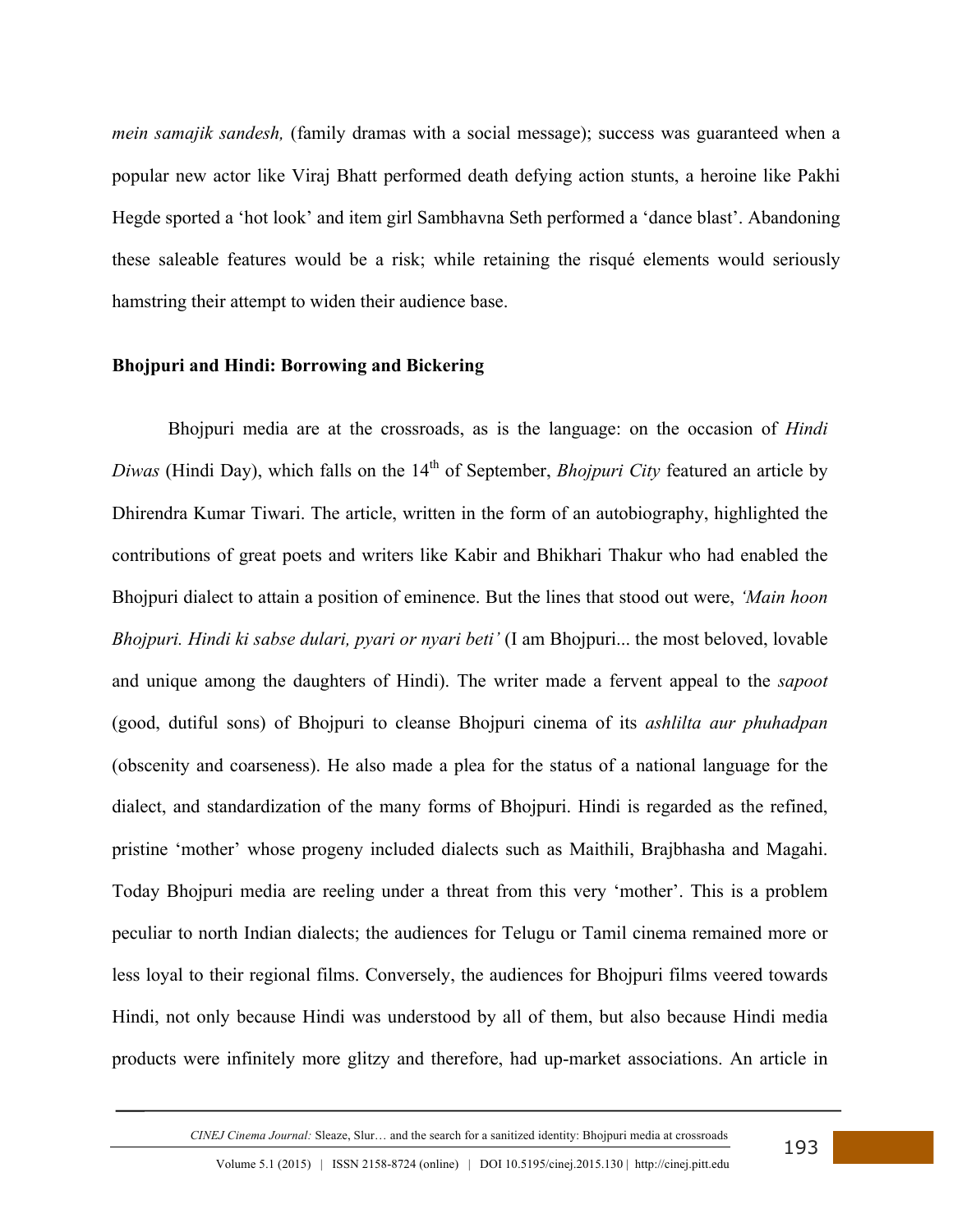*Bhojpuri City<sup>13</sup>* (written in the Bhojpuri dialect but in *Devnagari* i.e. the script used for Hindi) highlighted the many occasions when Hindi filmmakers had introduced Bhojpuri songs into their films, and how these songs had gone on to become all-time favourites. Some of the popular ones were from the films *Nadiya ke Paar* (1982), *Godaan* (1963), *Teesri Kasam* (1966) and *Don* (1978). Notably, cinematic representations of the Bhojpuri speaking country bumpkin whose native intelligence sees him through various ordeals had been the protagonist of hugely successful Bollywood comedies: for example, Govinda in *Dulhe Raja* (1998) and Madhavan (a Tamilian actor) in *Ramji Londonwaley* (2005). In short, the close bonds with Hindi, the borrowings from Bollywood and the fear of subsumption by the all-powerful Hindi media… these were omnipresent in the minds of Bhojpuri media producers. This was the biggest threat Bhojpuri cinema, and by extension, the Bhojpuriya identity faced: erasure and subsequent extinction owing to the dominance of Hindi; particularly because Hindi media seduce the migrant community with the hope of instant social mobility. So it was not just the migrant whose identity was threatened by the overpowering cosmopolitanism of the host city, Bhojpuri media too were experiencing an identity crisis: whether to emulate the richer, sophisticated cousin (Hindi media), or to cling even more tightly to a cultural identity that had its roots in rural society and folk traditions.

## **Fashioning New Identities**

In *Desperately Seeking the Audience,* Ien Ang*<sup>14</sup>* states that there is no mechanism that can assess the complex practices and experiences of 'audiencehood'. My encounters with producers of media artefacts underscored the fact that they considered the audience's predilections and preferences incalculable and mysterious. However, they seemed to have a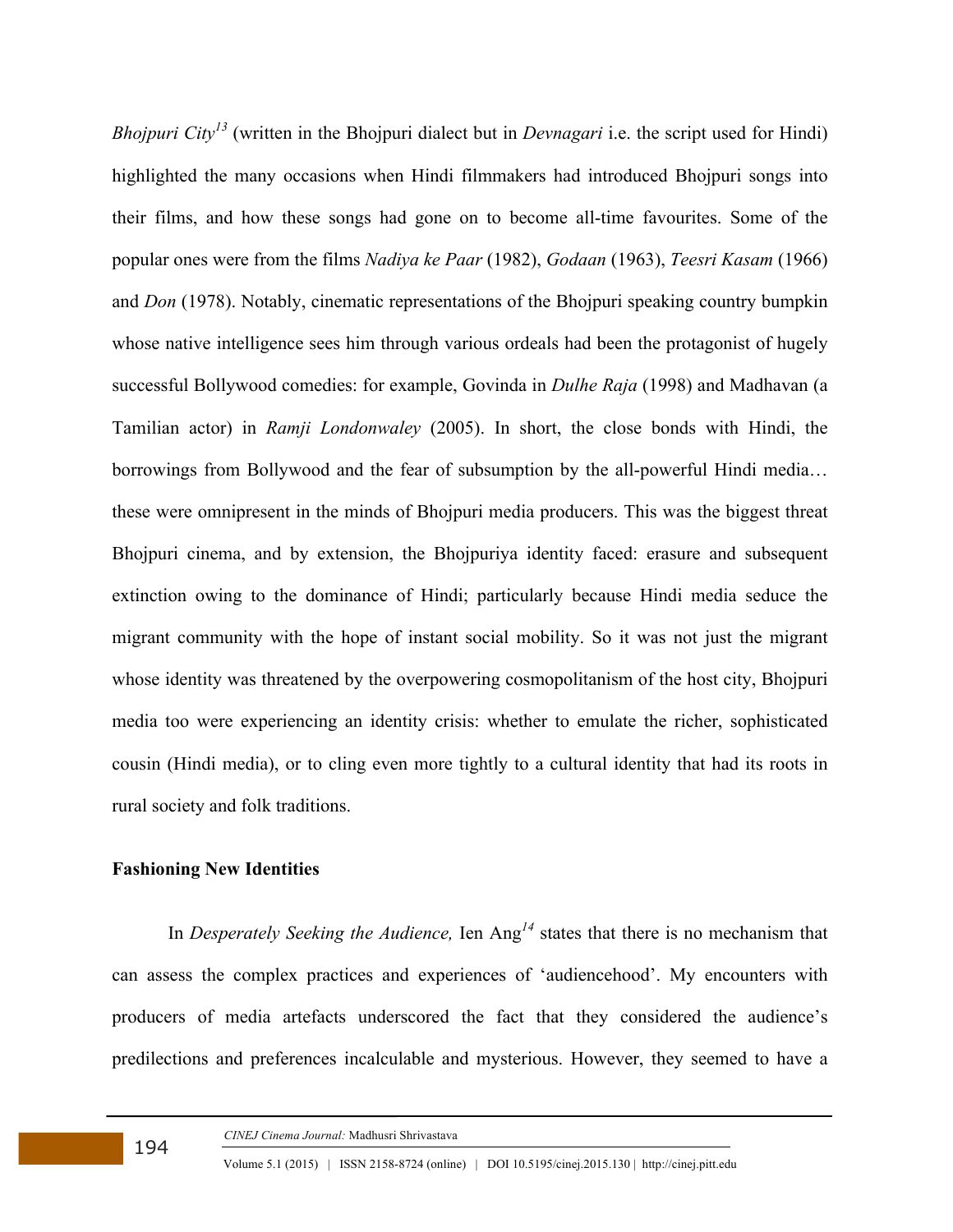fairly accurate idea of what are the 'needs' of their patrons; possibly because those involved in the production of these media offerings were drawn from the same sections of society that the audiences belonged to. Chaturvedi and Ghatraj were not too far removed in terms of socio economic background from the people they sought to entertain. No esoteric artistic vision blinded them to the migrants' realities.

In mass media culture audiences are positioned and constructed by the structures of cinematic and TV representations<sup>15</sup>. People are repeatedly 'interpellated', i.e. they are addressed as people with a certain set of values and desires, as ones who value certain qualities, till they actually 'internalize' media messages subliminally and behave in the manner described. According to the observations of my research participants, there was no agenda setting on the part of the producers of media messages. The industry was market driven, and that which held perennial appeal was always included. However, despite assertions to the contrary, in the final analysis the audience was interpellated in a way so as to be constructed as a member of the 'Bhojpuri' community. The media drew upon the community's notions of its own distinctive identity; and the screen representations only served to reinforce these notions.<sup>16</sup> Upholding the 'Bhojpuriya' culture was never on the agenda of the producers; however, nostalgia, as embodied by the term *Mitti ki Khushboo* (the smell of the soil), was the single most important element that guaranteed success in the market. Besides, the massive 'cultural ego' Chapekar spoke of was bolstered by glorifying aspects of the north Indian ethos, and evolving in tune with the audience's aspirations. For instance, while reality shows on the Bhojpuri television channels such as *Mahuaa* replicated the format of dance contests on Hindi channels, anchors and judges such as Ravi Kishen and Sudha Chandran sang praises of the 'Bhojpuriya' culture, ensuring that the language and the content were pegged at the level their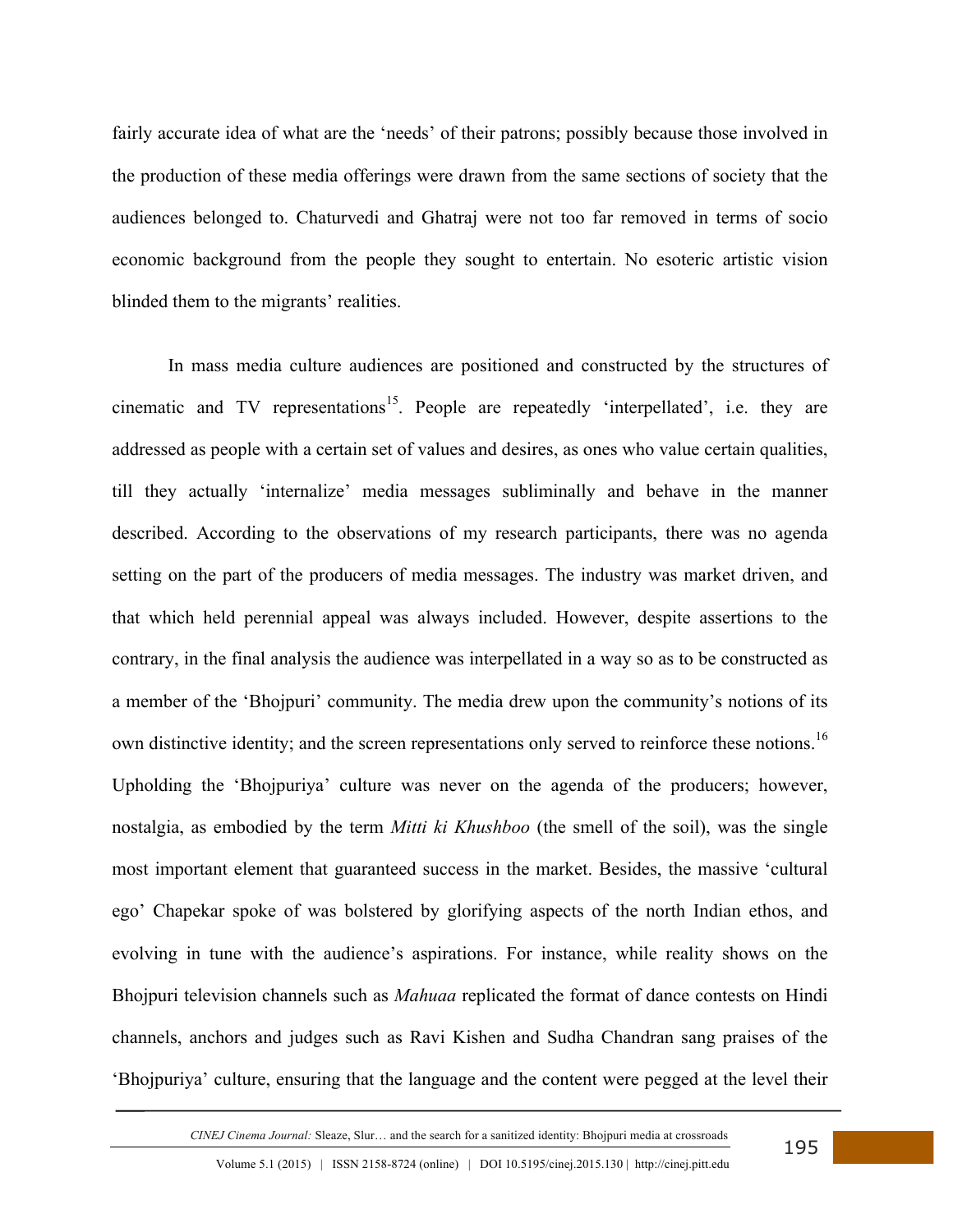viewers were most comfortable with. New identities were being formed through cinema and televisual representations: an idyllic, dream of '*gaon*' (village); an upper class sanitized version of Bhojpuri media culture divested of its embarrassing explicitness; an urbane hero and his fashionable girlfriend who were 'Bhojpuriyas' at heart. The Bhojpuri media therefore were positioning their subjects so as to reflect what was of significance to them. In fact, it was difficult to gauge where the influence of the media ended and to what extent the audience's unmet needs governed media production choices. Even as the producers derived matter for cinematic and televisual narratives from the milieu in which they operated, they generated, constructed and consolidated identities.

### **BIBLIOGRAPHY**

Althusser, L. "Ideology and Ideological State Apparatuses"*.* In: *Lenin and Philosophy, and Other Essays*, trans. Ben Brewster (London: New Left Books, 1971) Available at: www.rlwclarke.net/.../LITS3304/.../07Althusser.

Ang, I. *Desperately Seeking the Audience.* (London and New York: Routledge, 1991)

Bagchi, S., and Ganesan, Ram S. "Hot South is Cool*.*" *Times Crest*, January28, 2012, 20

Bha, A. "Hero Yahanke, Heroine Wahan ki", *Bhojpuri City.* Oct-Nov, 2011, 43-44.

Creswell, J. W. *Research Design: Qualitative, Quantitative and Mixed Methods Approaches.*  2 nd ed. (Thousand Oaks, CA: Sage, 2003)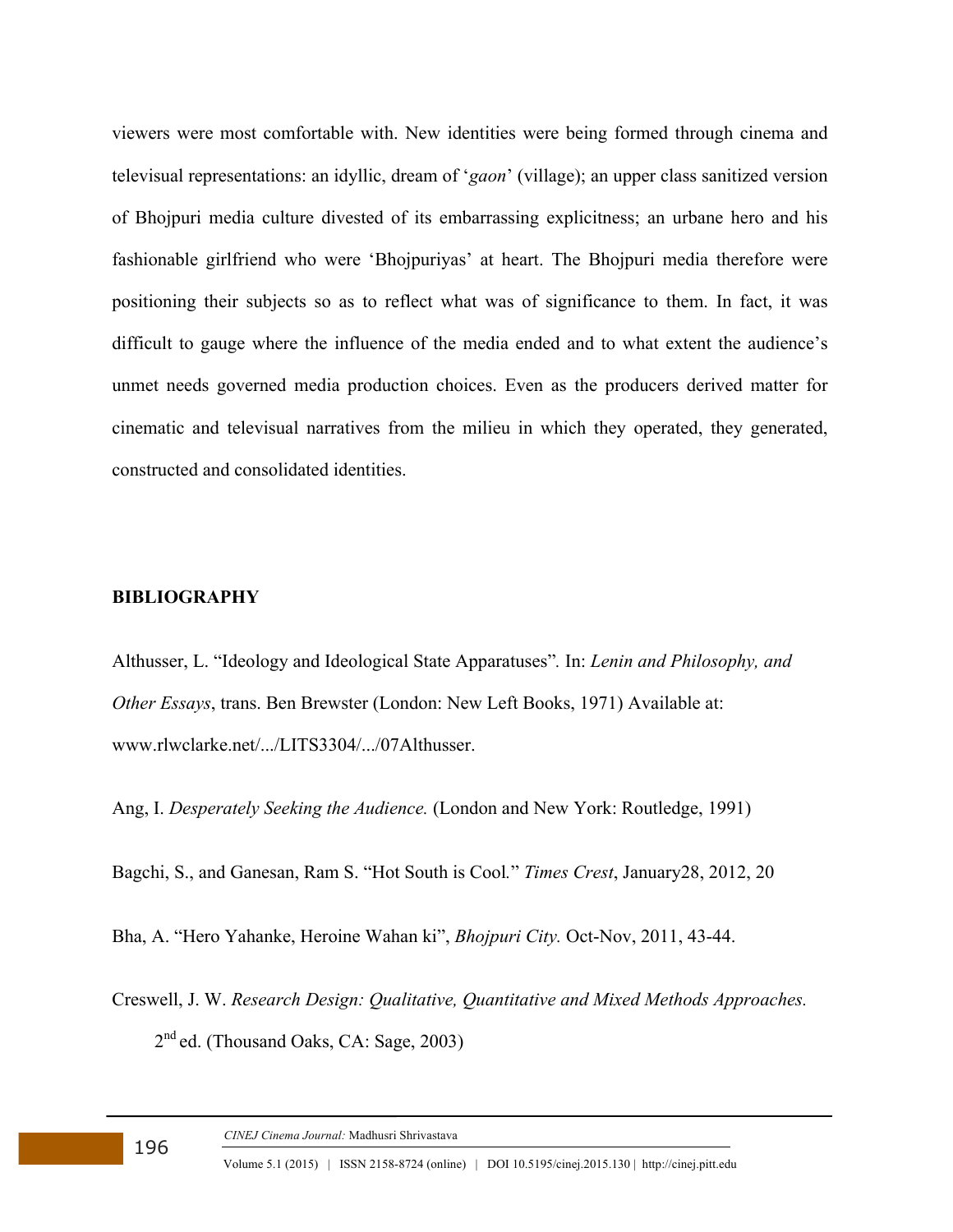Ghosh, A. *Cinema Bhojpuri* (New Delhi: Penguin, 2010)

"Hindi Filmonmein Bhojpuri Geet.". *Bhojpuri City.* October. 2011, 56-57.

- Kellner, D. *Cultural Studies, Multiculturalism, and Media Culture* (1994) Available at: http://pages.gseis.ucla.edu/faculty/kellener/papers/SAGEcs.htm
- Lincoln, Y. S. and Guba, E. G. "Paradigmatic Corntroversies, Contradictions, and Emerging Confluences". In *Handbook of Qualitative Research,* eds N. K. Denzin, Y. S. Lincoln, and E. G. Guba. 2<sup>nd</sup> ed. (Thousand Oaks, CA: Sage, 2000) 163-188
- Salambhojpuria. *Ravi Kissen Fans Pour Milk on his cut outs*. September 19, 2011. Available at: http://youtu.be/54tdXBMLiVE.
- Schwandt, T. A."Three Epistemological Stances for Qualitative Inquiry: Interpretivism, Hermenutics, and Social Construction". In *Handbook of Qualitative Research*, eds. N. K. Denzin and Y. S. Lincoln, (Thousand Oaks, CA: Sage, 2000) 189-213
- Sinha, A. *Bhojpuri City*. September, 2011, 39.
- Waldron, J. "Minority Cultures and the Cosmopolitan Alternative". In *The Rights of Minority Cultures*, ed. Will Kymlicka (Oxford: Oxford University Press, 1995)